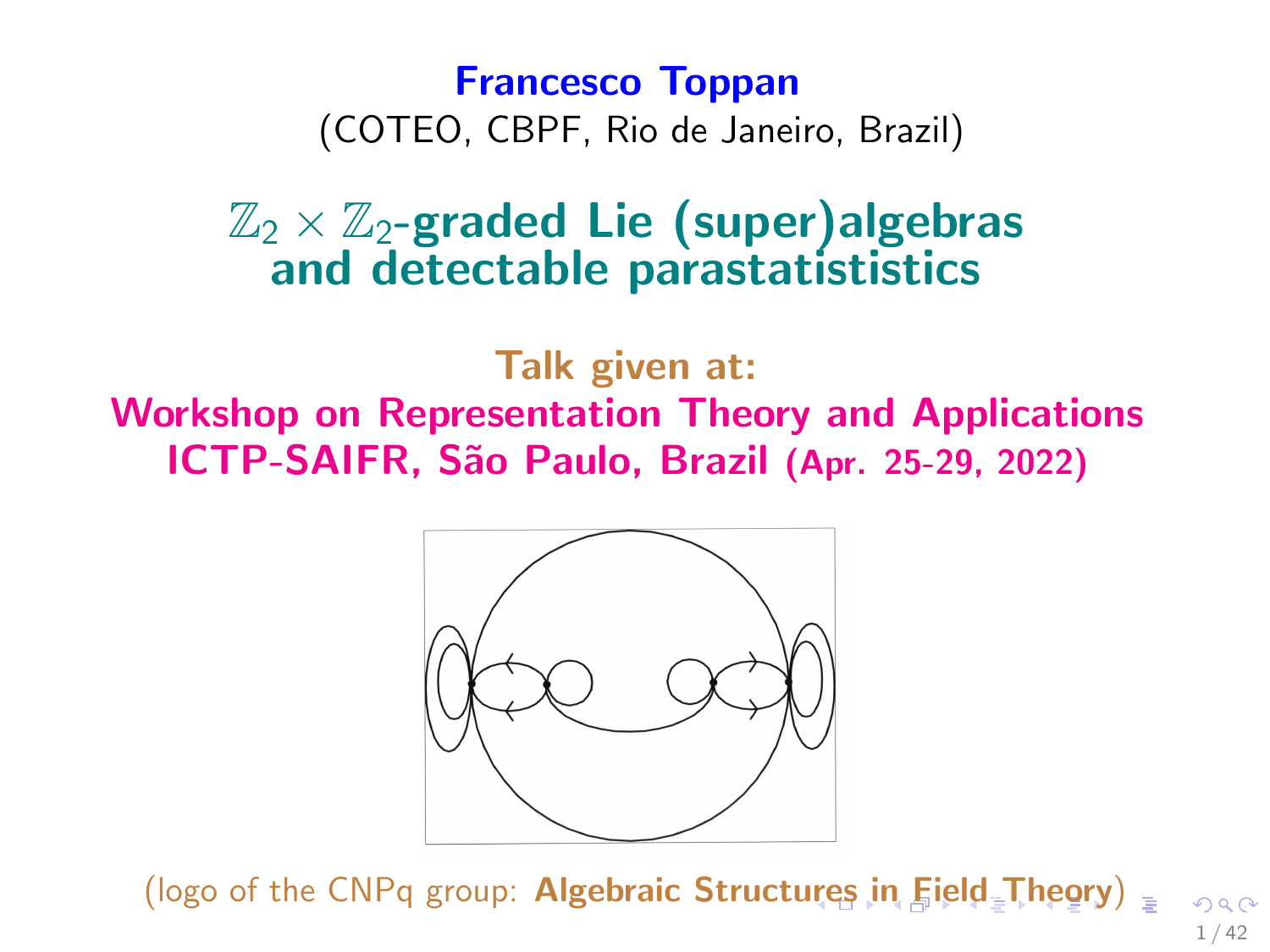## Talk based on two papers:

o-o-o

<span id="page-1-0"></span>**F. T.,**  $\mathbb{Z}_2 \times \mathbb{Z}_2$ -parastatistics in multiparticle quantum Hamiltonians, J. Phys. A: Math. Theor. 54, 115203 (2021); arXiv:2008.11554[hep-th].

Comment:  $\mathbb{Z}_2 \times \mathbb{Z}_2$ -graded paraparticles are theoretically observable

o-o-o

**F. T., Inequivalent quantizations from gradings and**  $\mathbb{Z}_2 \times \mathbb{Z}_2$ -parabosons, J. Phys. A: Math. Theor. 54, 355202 (2021); arXiv:2104.09692[hep-th].

Comment: Fundamental ambiguity in quantization: a given single particle quantum Hamiltonian implies inequivalent multiparticle sectors induced by gradings.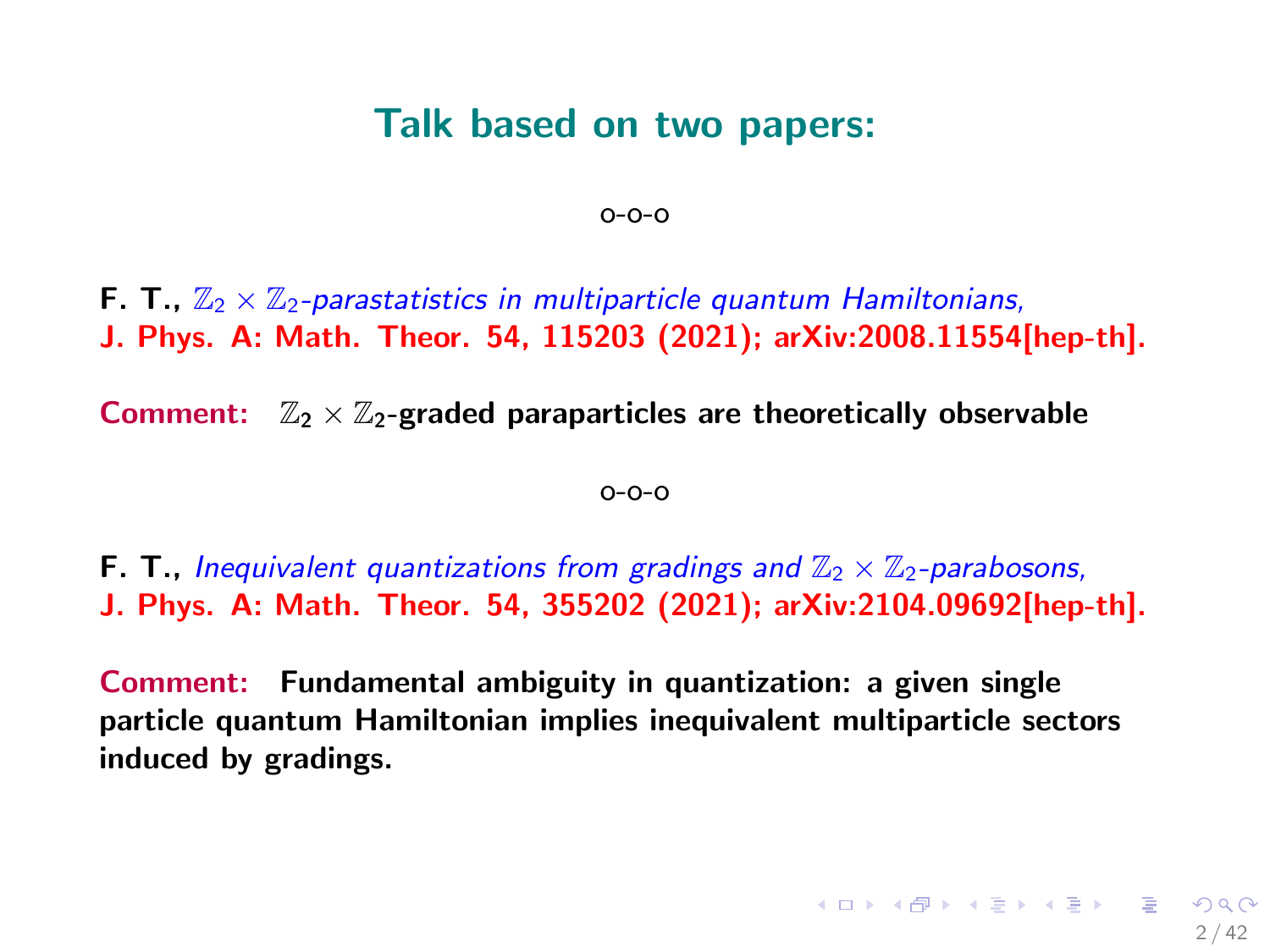## Framework:

#### ''Color" Lie algebras and superalgebras introduced in

- F. V. Rittenberg and D. Wyler, Generalized Superalgebras, Nucl. Phys. B 139, 189 (1978).
- 晶 V. Rittenberg and D. Wyler, Sequences of  $Z_2 \otimes Z_2$  graded Lie algebras and superalgebras, J. Math. Phys. 19, 2193 (1978).
- 譶 M. Scheunert, Generalized Lie algebras, J. Math. Phys. 20, 712 (1979).

Parastatistics recovered from graded Hopf algebras endowed with a braided tensor product:

S. S. Majid, Foundations of Quantum Group Theory, Cambridge University Press, Cambridge (1995).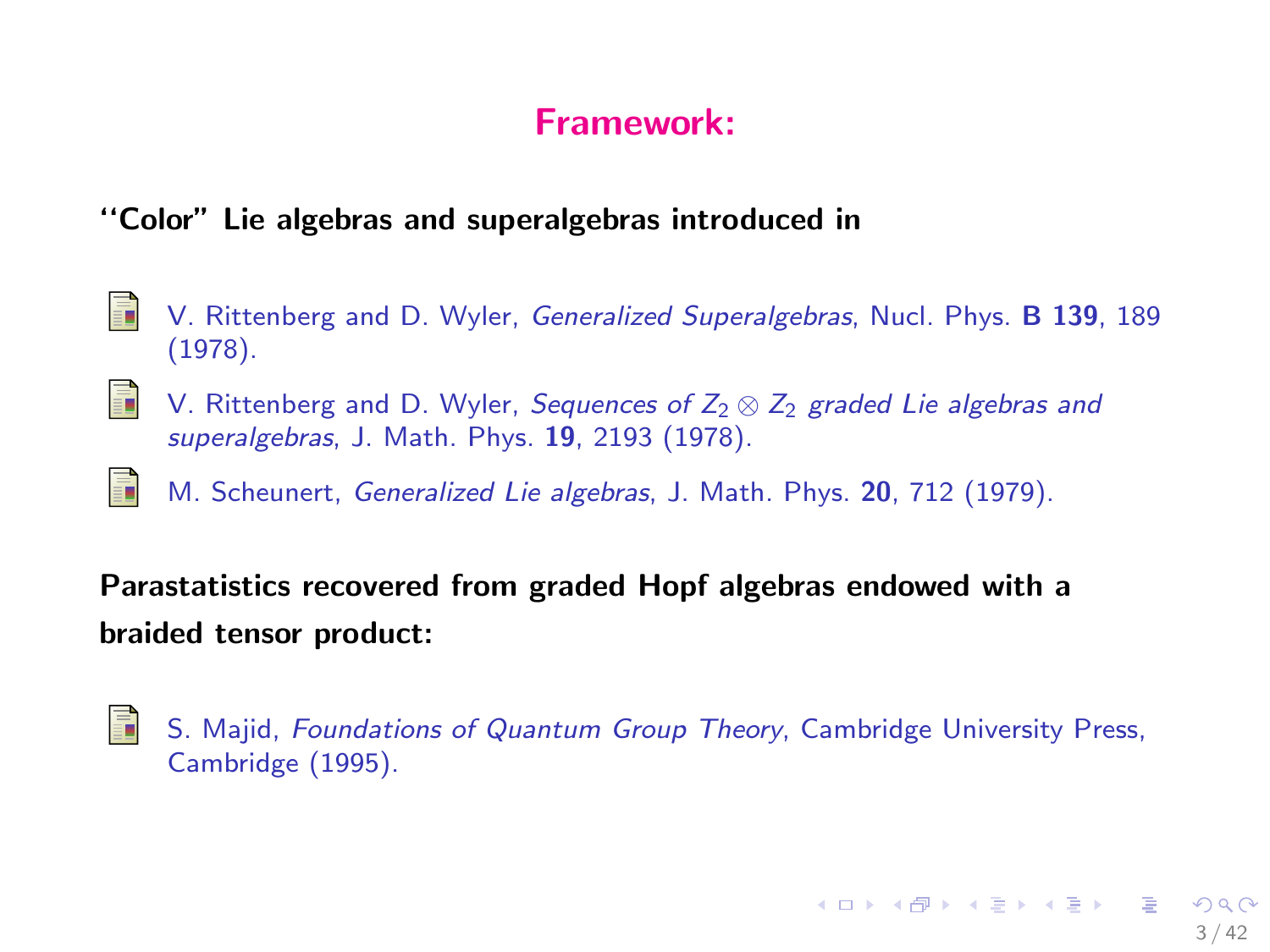- In the '80s,  $\mathbb{Z}_2 \times \mathbb{Z}_2$ -superalgebras received some attention from physicists (but no systematic investigation of their properties, e.g.  $\mathbb{Z}_2 \times \mathbb{Z}_2$ -fields, ...): Lukierski, Vasiliev, Tolstoy, Jarvis, Yang, Wybourne, Zheltukhin, Wills-Toro, ...

- Mathematicians continued to investigate them (Scheunert, ... ).

- From 2000 their connection with parastatistics started being investigated: Yang, Jing, Kanakoglou, Daskaloyannis, Tolstoy, Stoilova, Van der Jeugt

- Renewed attention to Rittenberg-Wyler  $\mathbb{Z}_2 \times \mathbb{Z}_2$ -graded superalgebras since

N. Aizawa, Z. Kuznetsova, H. Tanaka and F. Toppan,  $\mathbb{Z}_2 \times \mathbb{Z}_2$ -graded Lie symmetries of the Lévy-Leblond equations, Prog. Theor. Exp. Phys. 2016, 123A01 (2016); arXiv:1609.08224[math-ph].

Comment:  $\mathbb{Z}_2 \times \mathbb{Z}_2$ -graded superalgebras are dynamical symmetries of a well-known system of PDEs, describing the nonrelativistic Lévy-Leblond spinors.

#### - Current wave:

N. Aizawa, K. Amakawa, S. Doi, Z. Kuznetsova, J. Segar, A. J. Bruce, S. Duplij, J. Grabowski, N. Poncin, E. Ibarguengoytia, J. Van der Jeugt, N. Stoilova, P. S. Isaac, C. Quesne, ...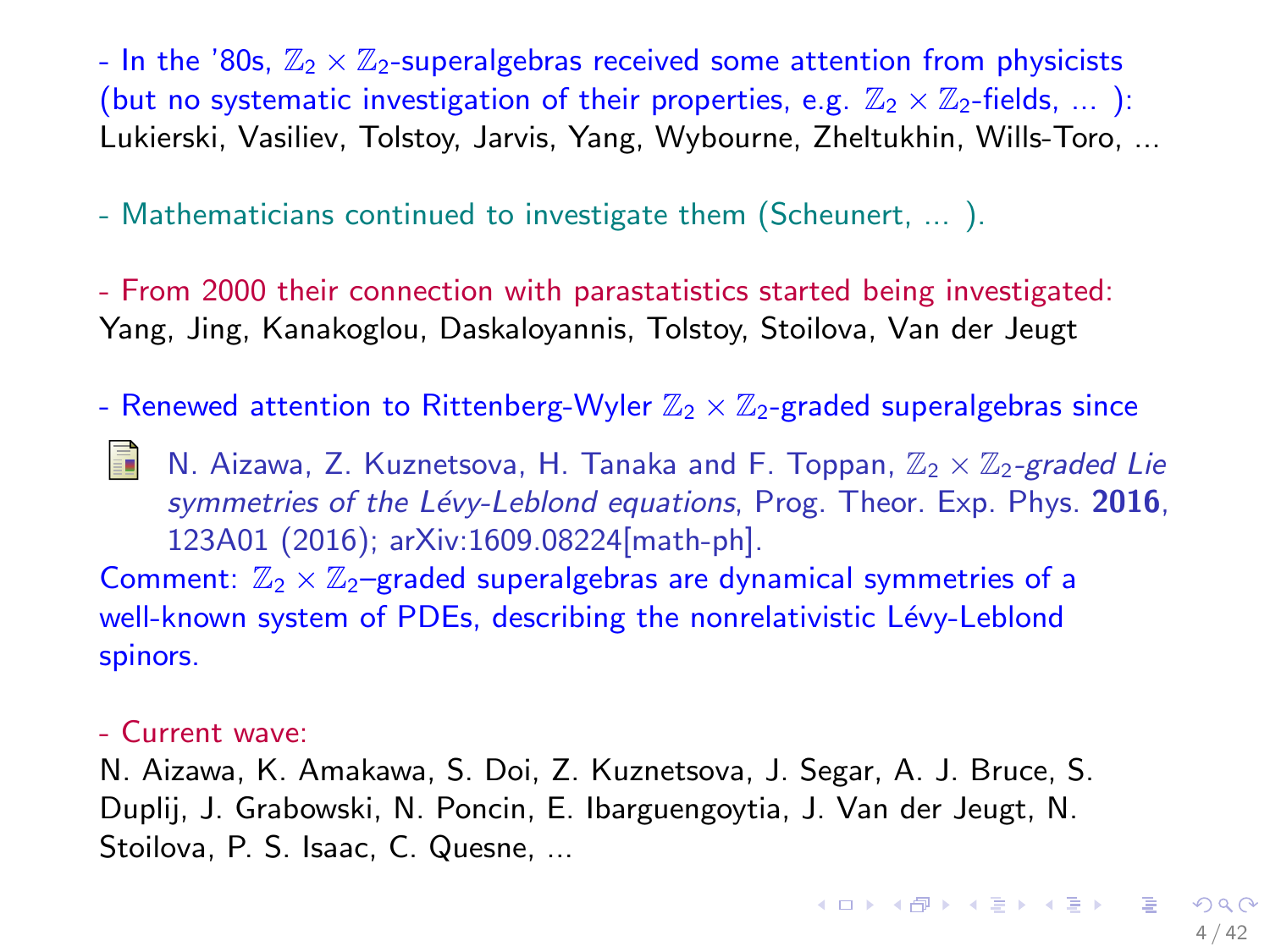# $\mathbb{Z}_2 \times \mathbb{Z}_2$ -graded superalgebras

#### versus

# $\mathbb{Z}_2 \times \mathbb{Z}_2$ -graded algebras:

# the difference is in the assignment of commutators,  $[A, B] = AB - BA$ , and anticommutators,  $\{A, B\} = AB + BA$ .

5 / 42

 $\mathbf{E} = \mathbf{A} \oplus \mathbf{A} + \mathbf{A} \oplus \mathbf{A} + \mathbf{A} \oplus \mathbf{A} + \mathbf{A} \oplus \mathbf{A}$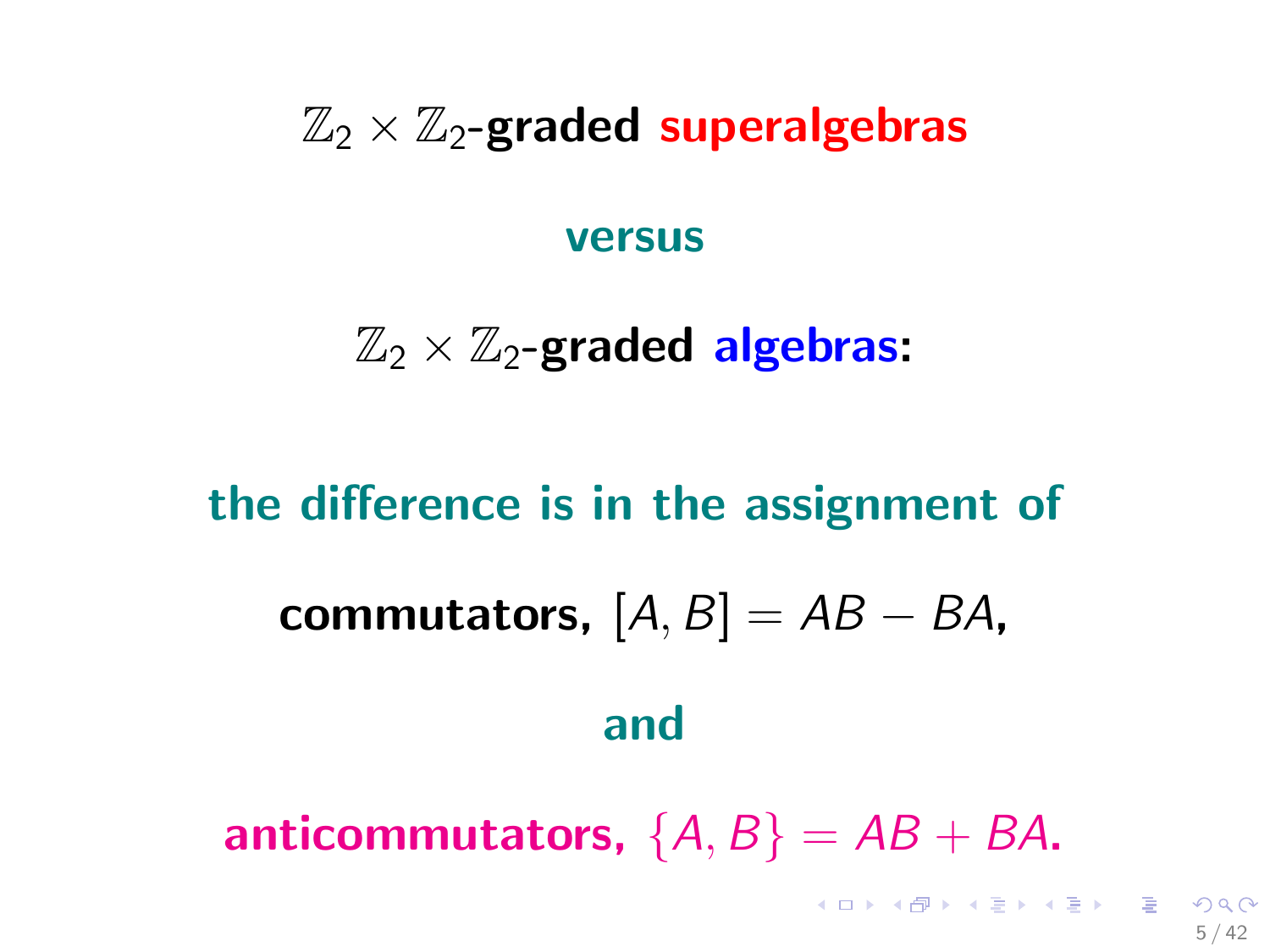# Ordinary physics



In ordinary physics we deal with two types of particles, bosons and fermions, which are accommodated in 1 bit of information:

- bosons (0),
- fermions (1).

Comment: the anticommutator  $\{\cdot,\cdot\}$  encodes the Pauli exclusion principle for fermions.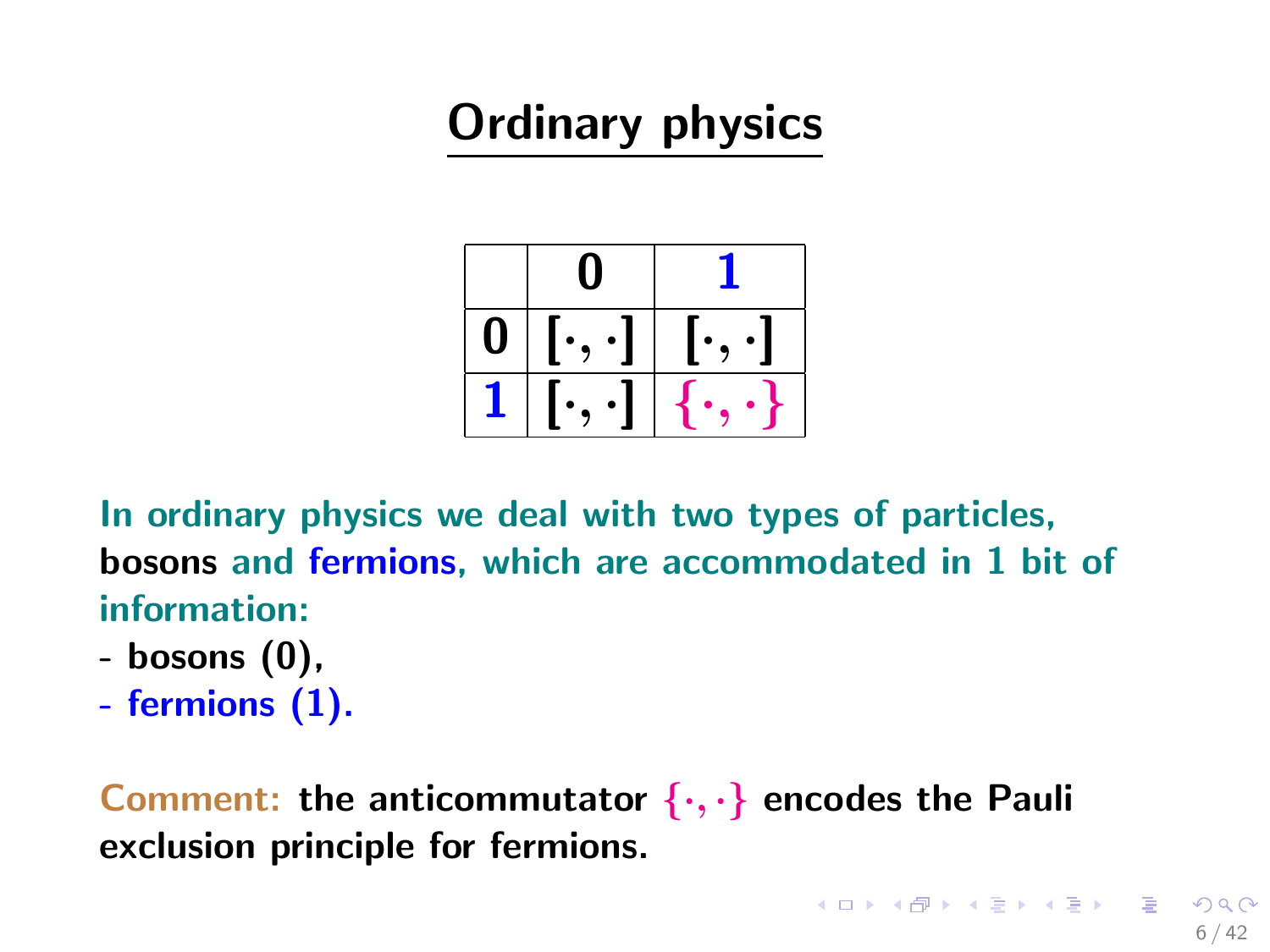# $\mathbb{Z}_2 \times \mathbb{Z}_2$ -graded superalgebras



7 / 42

Comment. In  $\mathbb{Z}_2 \times \mathbb{Z}_2$ -graded superalgebra physics the particles are accommodated in 2 bits of information:

- ordinary bosons (00),
- exotic bosons (11),
- parafermions of (10) type,
- parafermions of (01) type.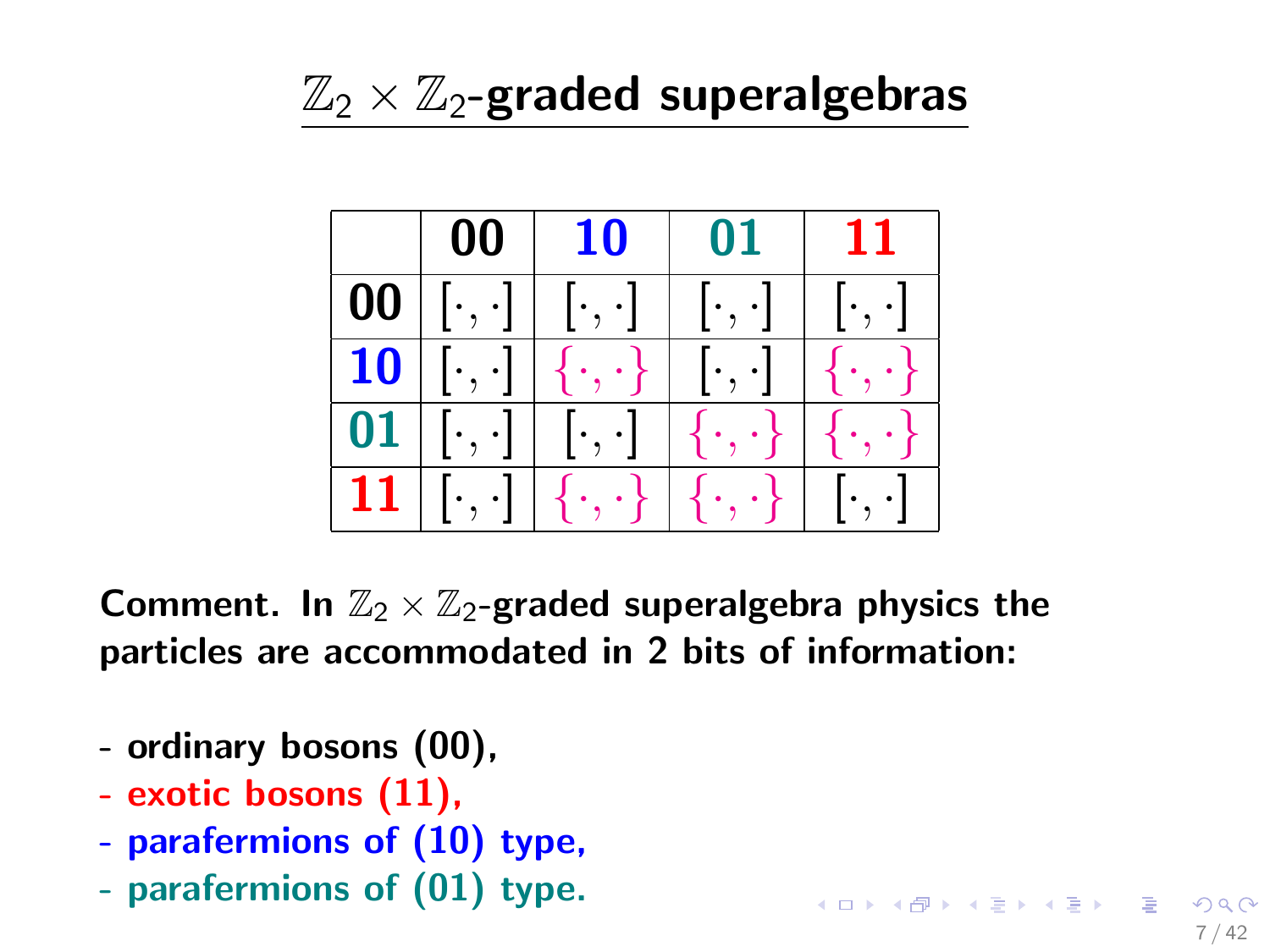# **Comment**

 $\mathbb{Z}_2 \times \mathbb{Z}_2$ -graded superalgebra physics is an extension of ordinary physics:

- ordinary bosons are accommodated in the 00-graded sector,
- ordinary fermions are accommodated in the 10-graded sector,
- the graded sectors 01- and 11- are empty.

Remark: the 10- and 01- sectors are on equal footing.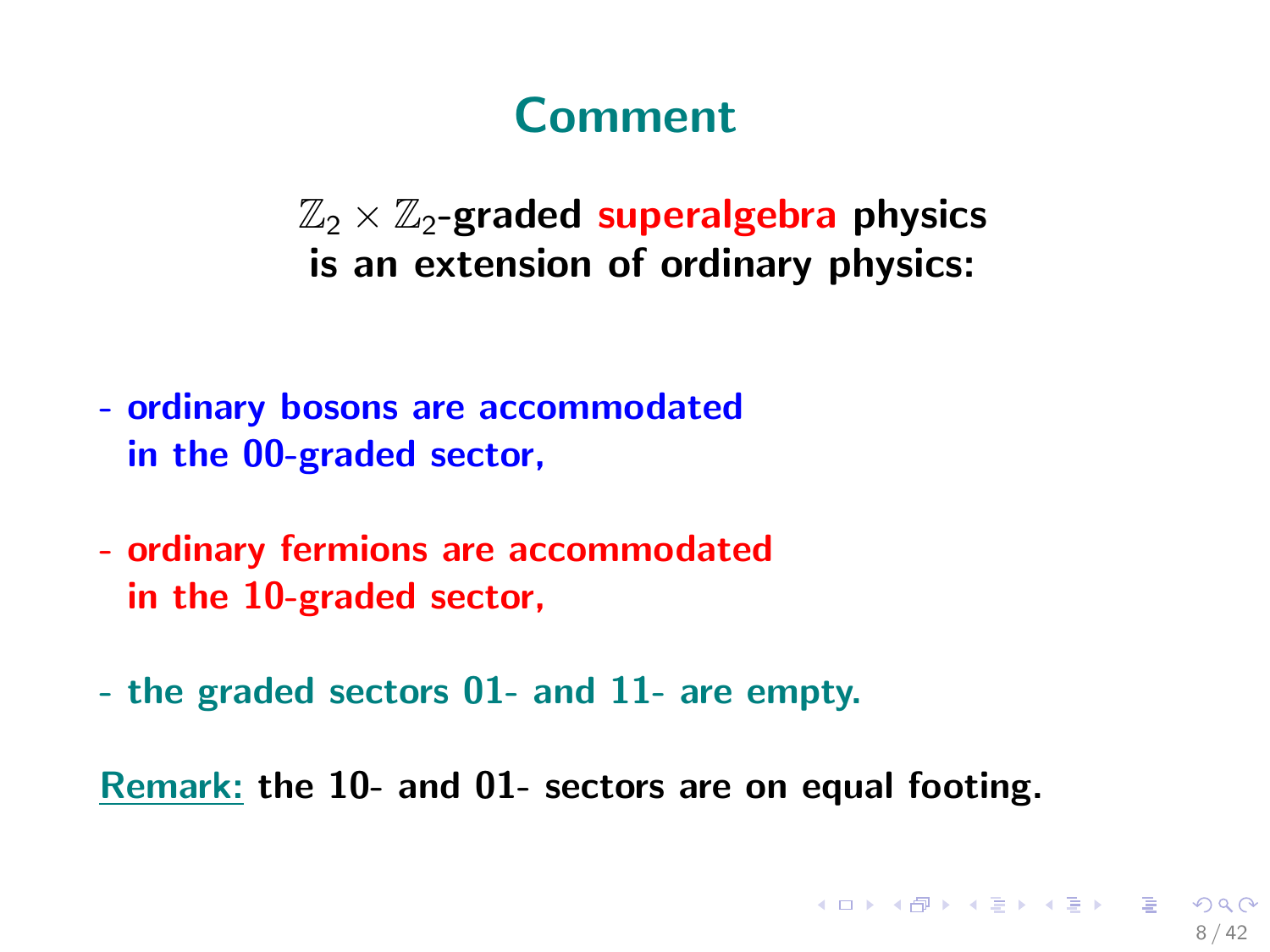$\mathbb{Z}_2 \times \mathbb{Z}_2$ -graded algebras



Comment. In  $\mathbb{Z}_2 \times \mathbb{Z}_2$ -graded algebra physics the particles are accommodated in 2 bits of information:

9 / 42

K ロ X K @ X K 할 X K 할 X ( 할

- ordinary bosons (00),
- parabosons of (11) type,
- parabosons of (10) type,
- parabosons of (01) type.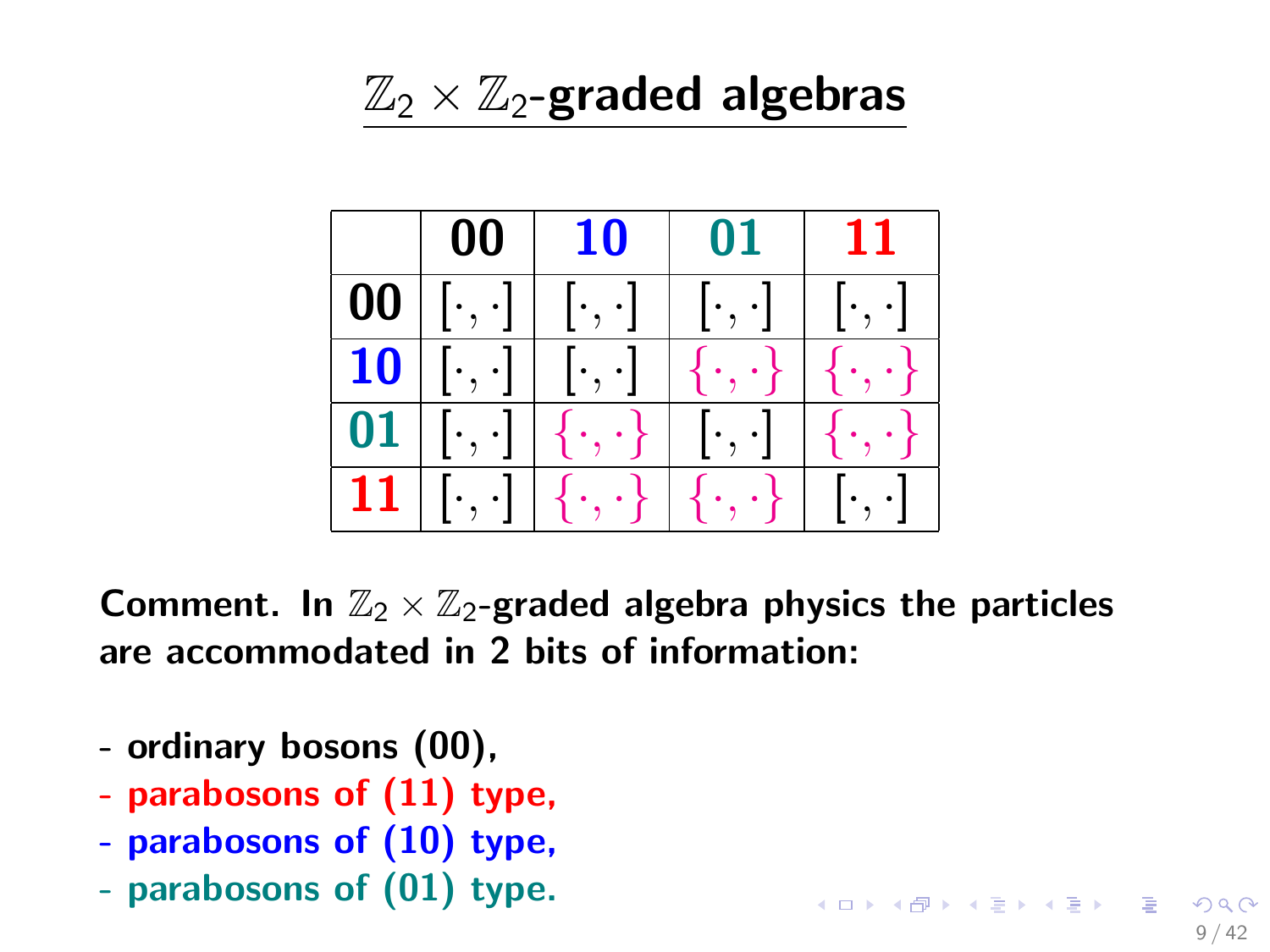# Comment

# $\mathbb{Z}_2 \times \mathbb{Z}_2$ -graded algebra physics applies to models which do not contain fermions:

- the ordinary bosons are accommodated in the 00-graded sector,
- the three types of parabosons are accommodated in the remaining 11-, 10-, 01- graded sectors.

Remark 1: if the 10- and 01- graded sectors are empty, 00-bosons and 11-parabosons are indistinguishable.

Remark 2: the 10- , 01- and 11- sectors are on equal footing.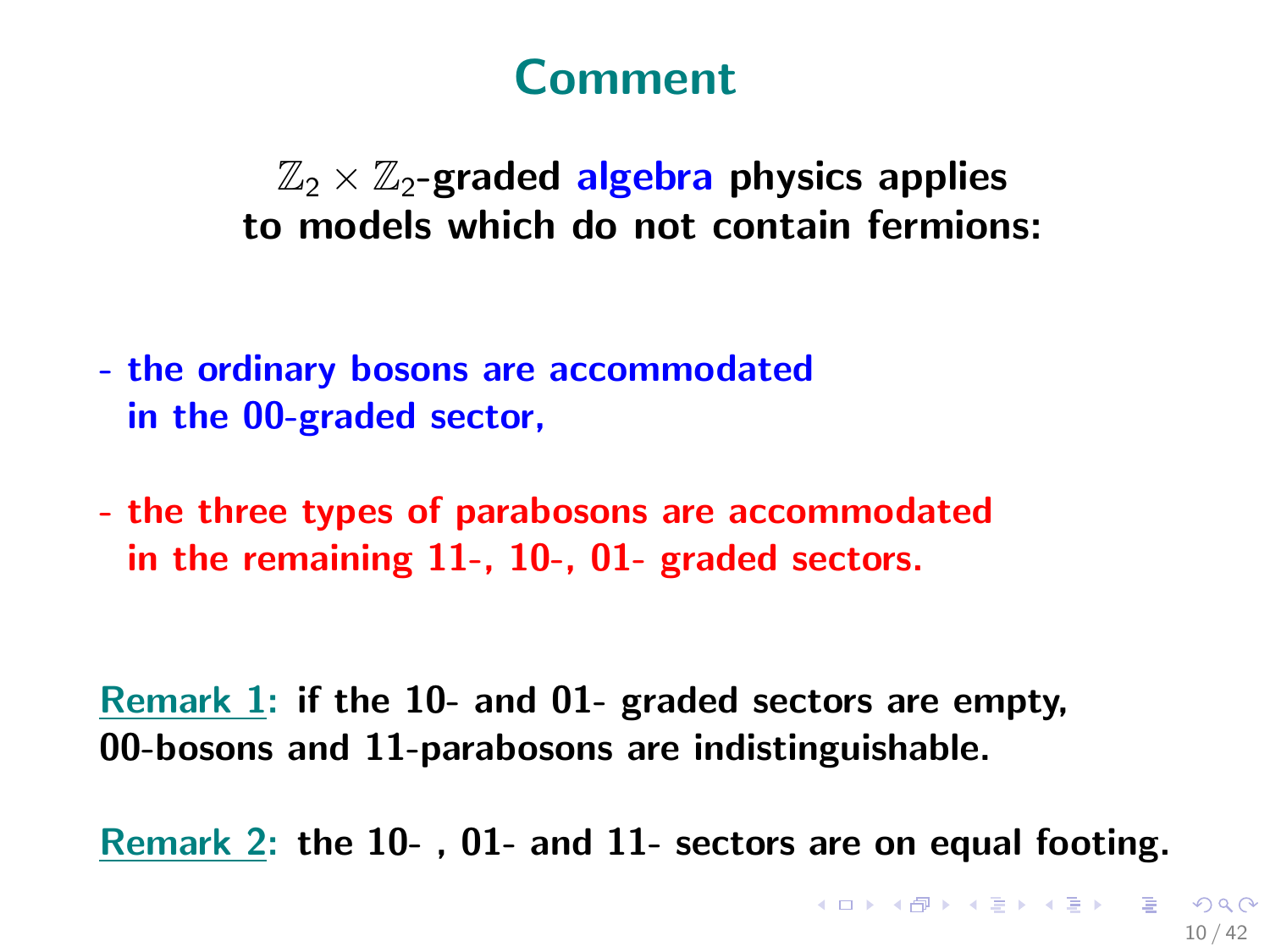# Important Question

Even if the 2-bit "colored" particles (00,10,01,11) are an extension of ordinary physics, can we observe their color?

Stated otherwise: is there a quantum measurement that cannot be mimicked by black-white (0,1) pictures of composite bosons/fermions?

## A positive answer would prove that

- Rittenberg-Wyler (super)algebras can play a role in physics
- $\mathbb{Z}_2 \times \mathbb{Z}_2$ -graded paraparticles can in principle be detected

The answer is given by investigating a toy model case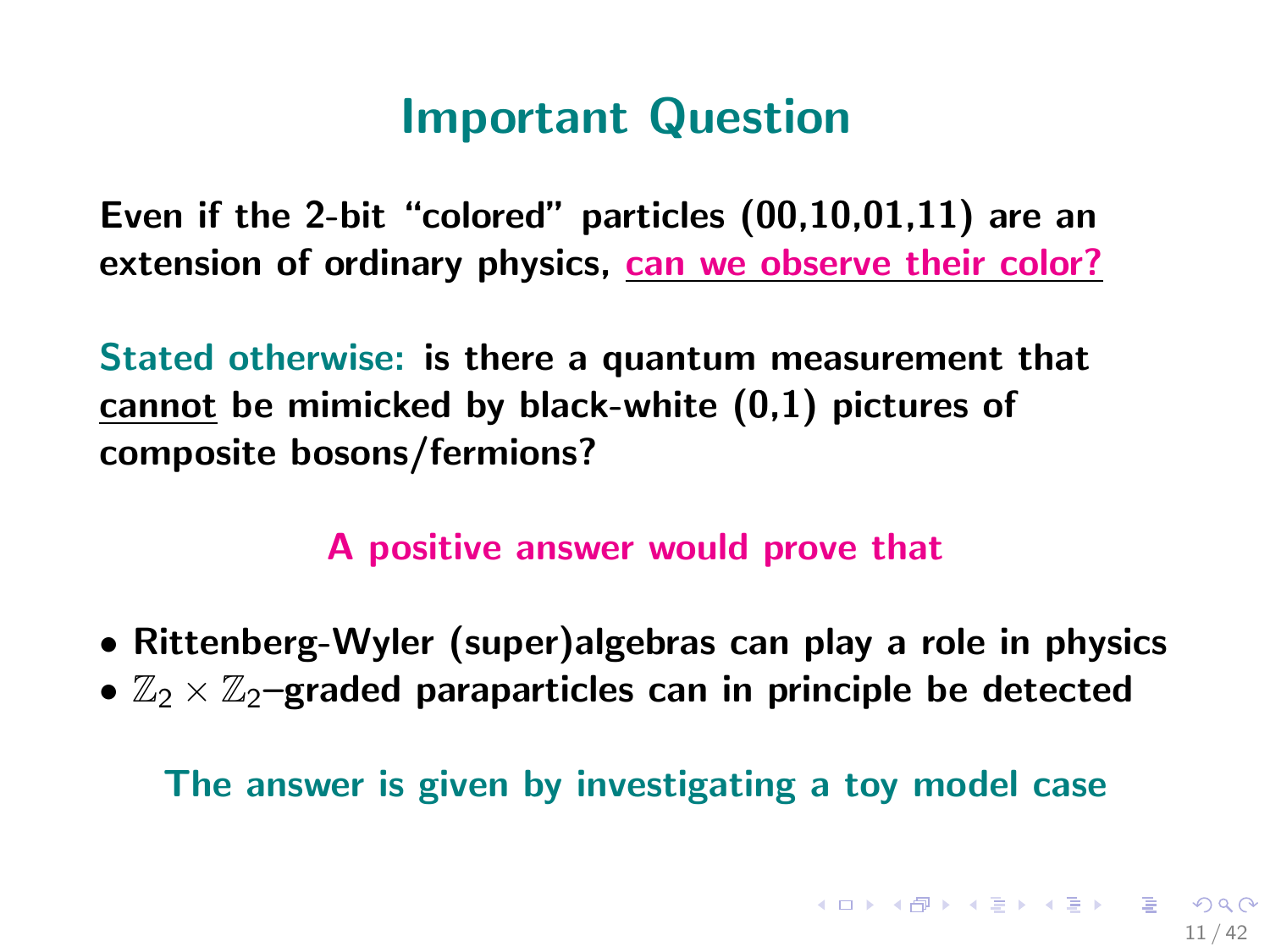<span id="page-11-0"></span>This question became relevant when Bruce-Duplij in 2020 produced a  $4 \times 4$ matrix quantum Hamiltonian which is both an example of supersymmetric quantum mechanics and invariant under a  $\mathbb{Z}_2 \times \mathbb{Z}_2$ -one-dimensional Poincaré superalgebra:

$$
H = \frac{1}{2} \begin{pmatrix} -\partial_x^2 + W^2 + W' & 0 & 0 & 0 \\ 0 & -\partial_x^2 + W^2 + W' & 0 & 0 \\ 0 & 0 & -\partial_x^2 + W^2 - W' & 0 \\ 0 & 0 & 0 & -\partial_x^2 + W^2 - W' \end{pmatrix}
$$

with  $W \equiv W(x)$  and  $W' \equiv \frac{d}{dx}W(x)$ .

The systematic construction of classical  $\mathbb{Z}_2 \times \mathbb{Z}_2$ -invariant model was given in Aizawa-Kuznetsova-F.T. in 2020 and the quantization of these models in 2021.

The question was formulated as such: is there a new physics implied by the  $\mathbb{Z}_2 \times \mathbb{Z}_2$ -invariance or is it just a nice redundant feature with no observationally measurable consequences?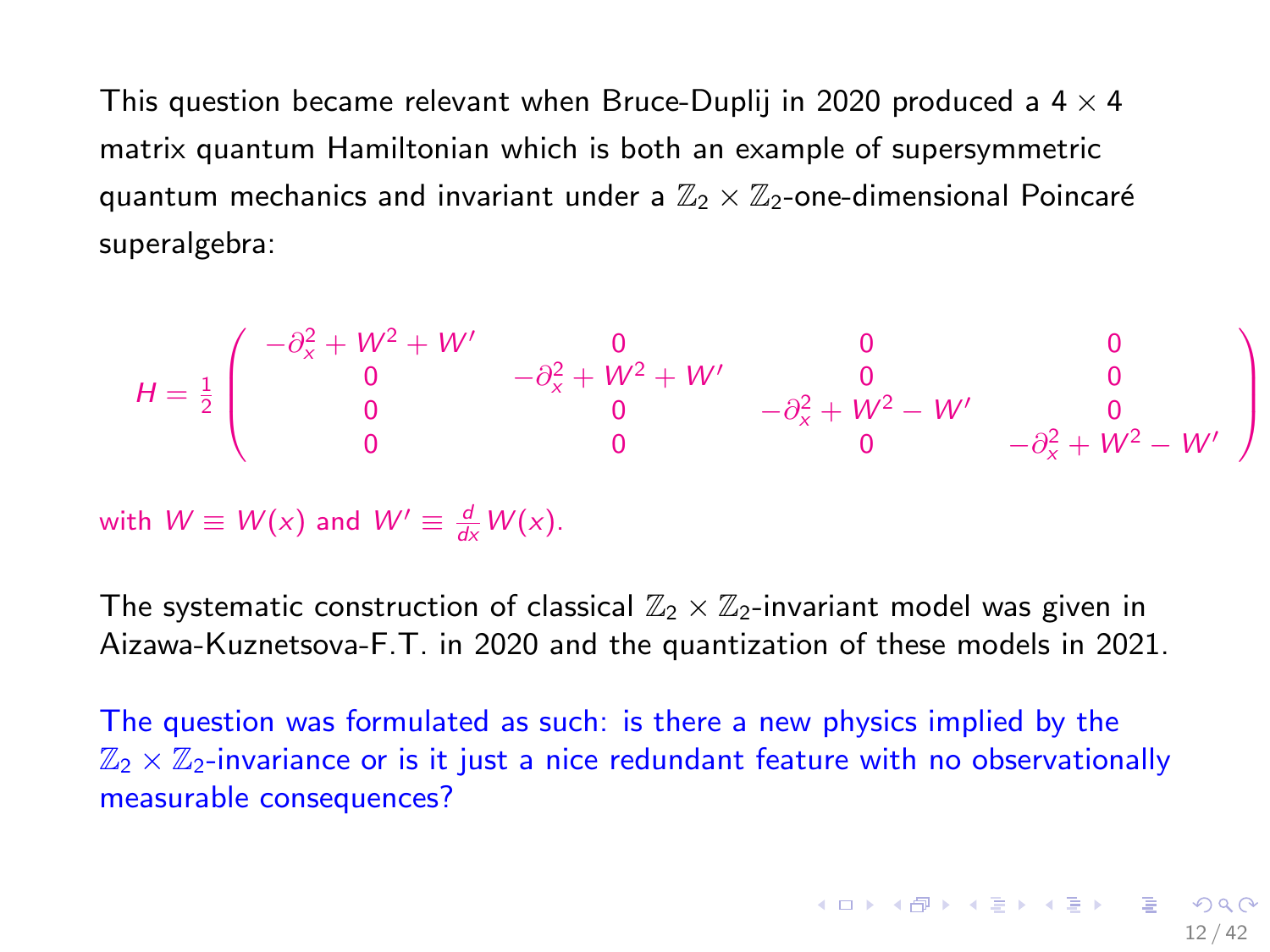# Connection with parastatistics

<span id="page-12-0"></span>For a single-particle quantum Hamiltonian the grading is just a conventional label void of any physical significance.

For a multi-particle quantum Hamiltonians the statistics of the (para)particles plays a physical role: the multi-particle wave functions possess mixed symmetry.

One approach to parastatistics is based on 1953 Green's trilinear relations. Palev and Ganchev proved that trilinear relations are recovered from graded Jacobi identies of certain Lie superalgebras.

Yang-Jing, followed by Tolstoy and by Stoilova-Van der Jeugt investigated  $\mathbb{Z}_2 \times \mathbb{Z}_2$ -parastatistics in the context of trilinear relations.

An alternative (more flexible) approach derives the parastatistics in the mixed-symmetry properties encoded in a Hopf algebra braided tensor products.

Kanakoglou and Daskaloyannis investigated  $\mathbb{Z}_2 \times \mathbb{Z}_2$ -parastatistics in the Hopf algebra context.

The connection between the Hopf algebras' and trilinear relations' approaches to parastatistics is discussed by Aneva-Popov and K[ana](#page-11-0)[ko](#page-13-0)[gl](#page-11-0)[ou](#page-12-0)[-D](#page-13-0)[as](#page-0-0)[kal](#page-41-0)[oya](#page-0-0)[nn](#page-41-0)[is.](#page-0-0)<br>And the state of the state of the state of the state of the state of the state of the state of the state of the state of the state of the state of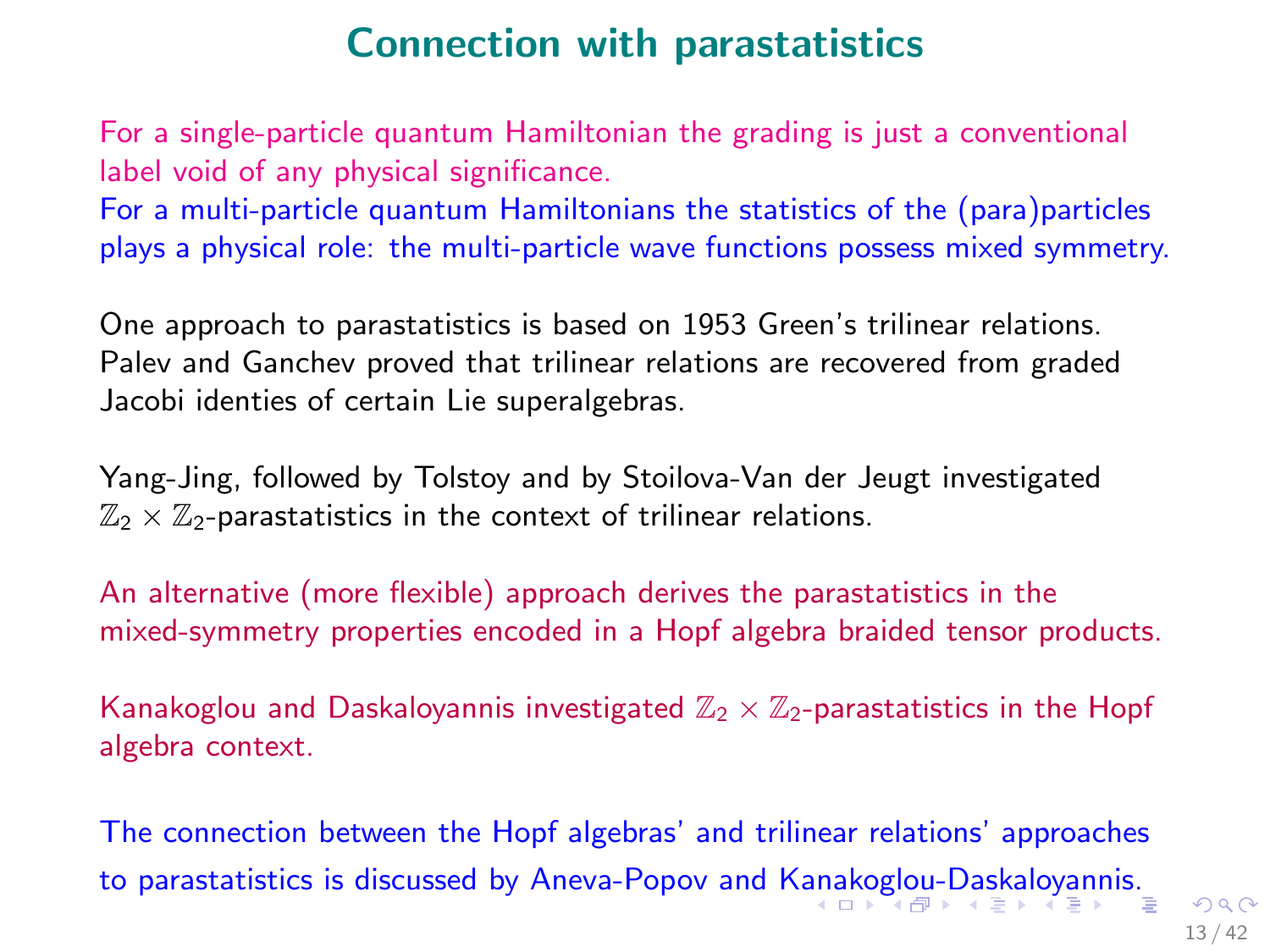<span id="page-13-0"></span>Basic properties of  $\mathbb{Z}_2$ -graded Lie algebras and  $\mathbb{Z}_2 \times \mathbb{Z}_2$ -graded color Lie (super)algebras

(comment: unified treatment with unified symbols) The three (super)algebras under considerations are:

i) the  $\mathbb{Z}_2$ -graded Lie algebras, ii) the  $\mathbb{Z}_2 \times \mathbb{Z}_2$ -graded Lie algebras and *iii*) the  $\mathbb{Z}_2 \times \mathbb{Z}_2$ -graded Lie superalgebras.

Each one of the above classes of Lie (super)algebras will be defined over the field of either real  $(\mathbb{R})$  or complex  $(\mathbb{C})$  numbers.

The round bracket  $(A, B)$  denotes:

either a commutator  $[A, B] = AB - BA$ or an anticommutator  $\{A, B\} = AB + BA$ .

depending on the grading of the Lie (super)alge[bra](#page-12-0) [ge](#page-14-0)[n](#page-12-0)[er](#page-13-0)[at](#page-14-0)[ors](#page-0-0)  $A, B$  $A, B$  $A, B$  $A, B$ [.](#page-41-0)

14 / 42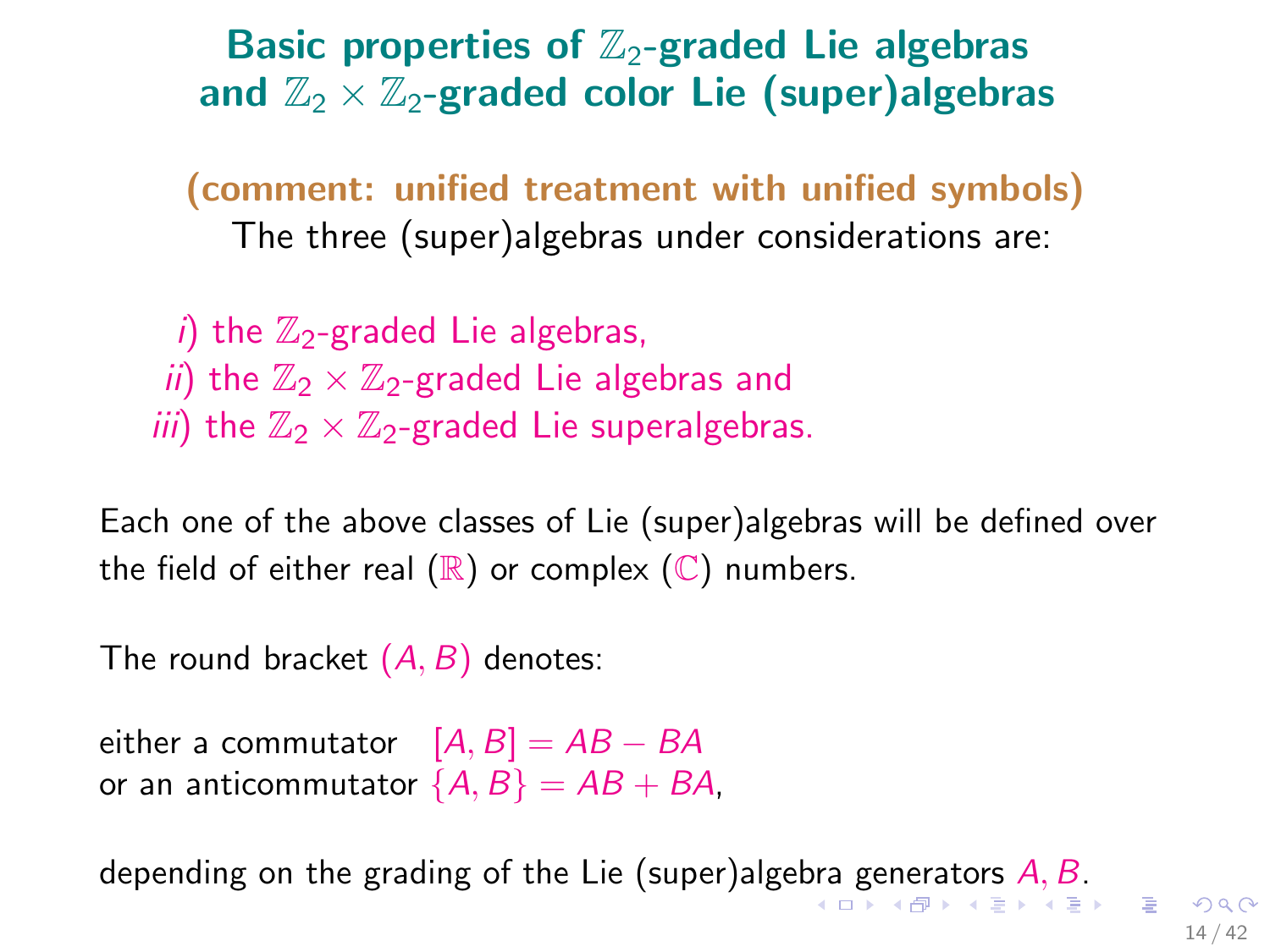# Gradings

<span id="page-14-0"></span>Let  $A, B, C$  be three Lie (super)algebra generators. Their respective gradings are the vectors  $\vec{\alpha} = deg(A), \vec{\beta} = deg(B), \vec{\gamma} = deg(C)$ , where

case i:  $\vec{\alpha}^{\, \mathcal{T}} = \vec{\alpha}$  is a 1-component vector, such that  $\vec{\alpha} = (\alpha)$ , with  $\alpha \in \{0,1\};$ cases ii and iii:  $\vec{\alpha}$  is a 2-component vector  $\vec{\alpha}^{\, \mathcal{T}} = (\alpha_1, \alpha_2)$  with  $\alpha_1, \alpha_2 \in \{0, 1\}.$ 

A inner product  $({\vec \alpha} \cdot {\vec \beta} \in \{0,1\})$  is defined for a given pair of  ${\vec \alpha}$ ,  ${\vec \beta}$ gradings. It is respectively given, for each of the three classes above, as

> **case** i):  $\vec{\alpha} \cdot \vec{\beta} := \alpha \beta \in \{0, 1\},\$ **case** ii):  $\vec{\alpha} \cdot \vec{\beta} := \alpha_1 \beta_2 - \alpha_2 \beta_1 \in \{0, 1\},\$ case iii):  $\vec{\alpha} \cdot \vec{\beta} := \alpha_1 \beta_1 + \alpha_2 \beta_2 \in \{0, 1\},\$

where the additions on the right hand sides are taken mod 2.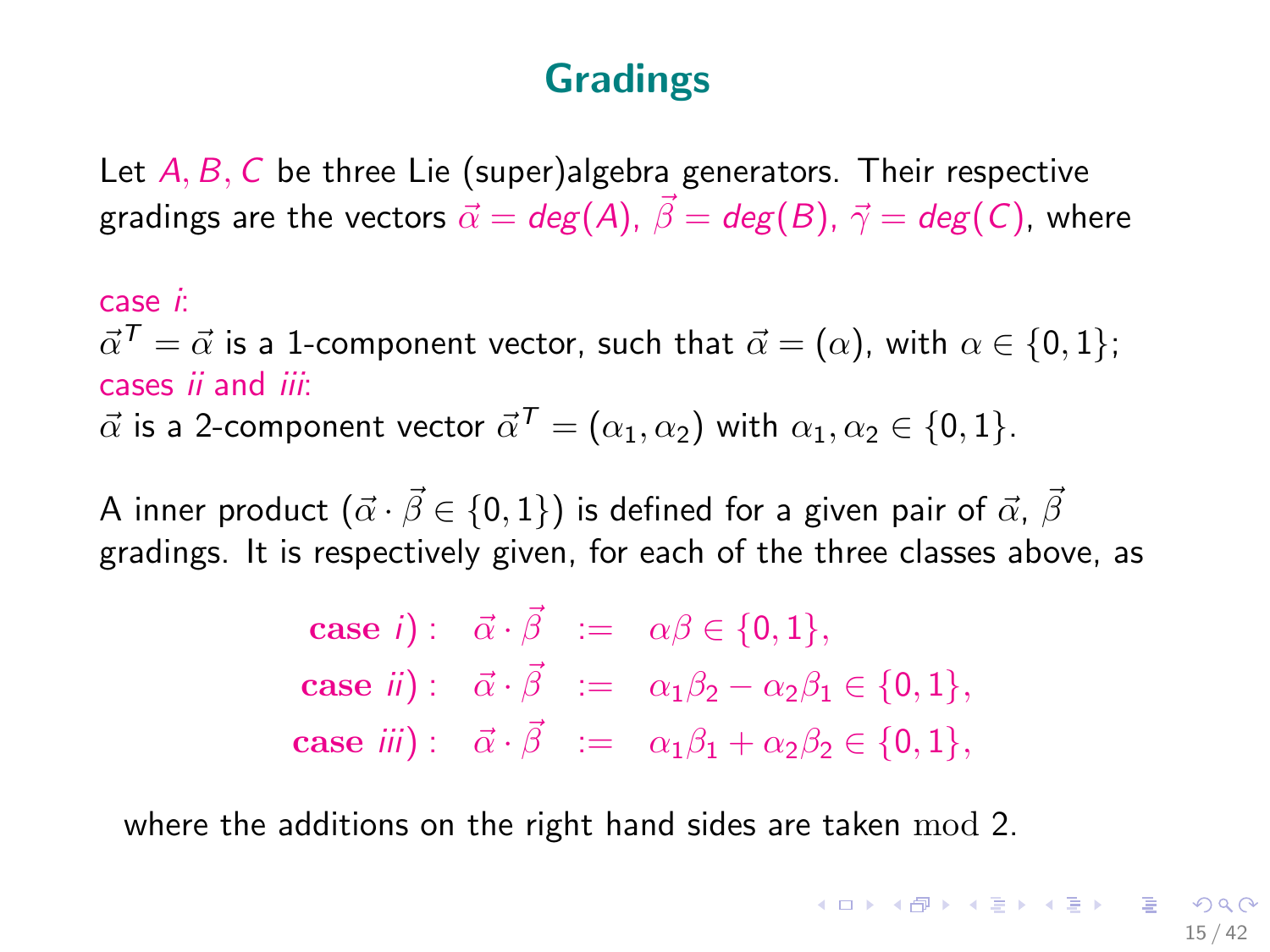Definition of brackets (A, B)

$$
(A, B) := AB - (-1)^{\vec{\alpha} \cdot \vec{\beta}} BA,
$$

so that

$$
(B, A) = (-1)^{\vec{\alpha} \cdot \vec{\beta} + 1} (A, B).
$$

The grading  $deg((A, B))$  of the Lie (super)algebra generator  $(A, B)$  is  $deg((A, B)) = \vec{\alpha} + \vec{\beta},$ 

where, in each of the vector components, the sums are taken mod 2.

A graded Lie (super)algebra G is endowed with a  $(\cdot, \cdot) : \mathcal{G} \times \mathcal{G} \rightarrow \mathcal{G}$ bracket defined for each A, B pair of generators in  $\mathcal{G}$  (A,  $B \in \mathcal{G}$ ).

A graded Lie (super)algebra satisfies, for any  $A, B, C$  triple of generators of  $G$ , the graded Jacobi identity:

 $(-1)^{\vec{\gamma}\cdot\vec{\alpha}}(A,(B,C))+(-1)^{\vec{\alpha}\cdot\vec{\beta}}(B,(C,A))+(-1)^{\vec{\beta}\cdot\vec{\gamma}}(C,(A,B))=0.$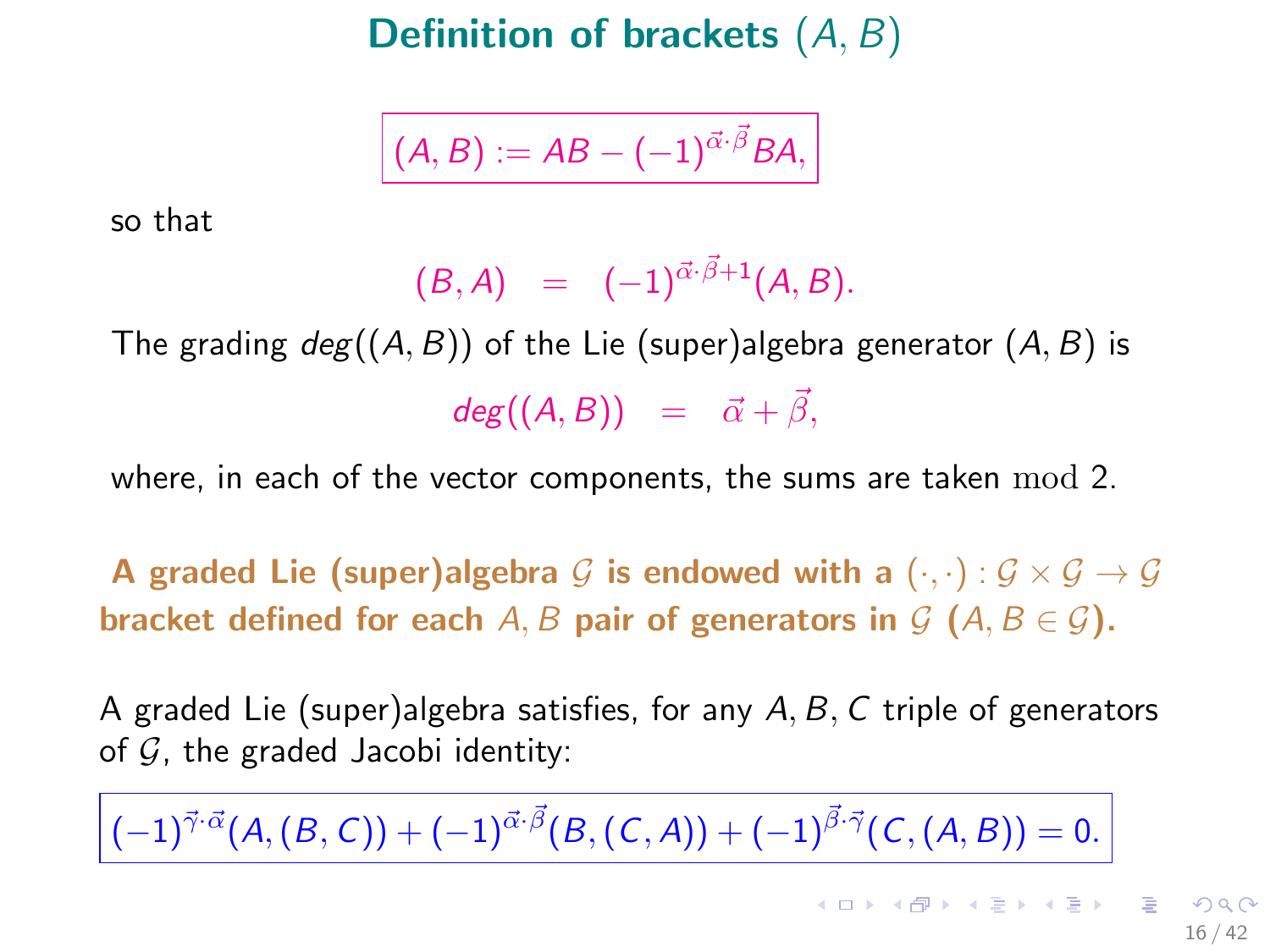<span id="page-16-0"></span>To properly (anti)symmetrize bosons and fermions in the language of the coproduct, the notion of braided tensor (which naturally incorporates a braid statistics) has to be used.

The  $\mathbb{Z}_2$ -grading is the simplest non-trivial example of braiding. The  $\mathbb{Z}_2 \times \mathbb{Z}_2$ -grading is the next simplest case.

In a braided tensor product,

 $(U_A \otimes U_B)(U_C \otimes U_D) = U_A \Psi(U_B \otimes U_C)U_D,$ 

 $U_B$  and  $U_C$  are braided by an operator  $\Psi$  acting on their tensor product;  $\Psi$  is called the "braiding operator".

In applications to the  $\mathbb{Z}_2^{[p]}$ ,  $\rho=1,2$  gradings, the braiding reads

 $(U_A \otimes U_B)(U_C \otimes U_D) = (-1)^{\epsilon_B \cdot \epsilon_C}(U_A U_C) \otimes (U_B U_D)$ 

and corresponds to a sign.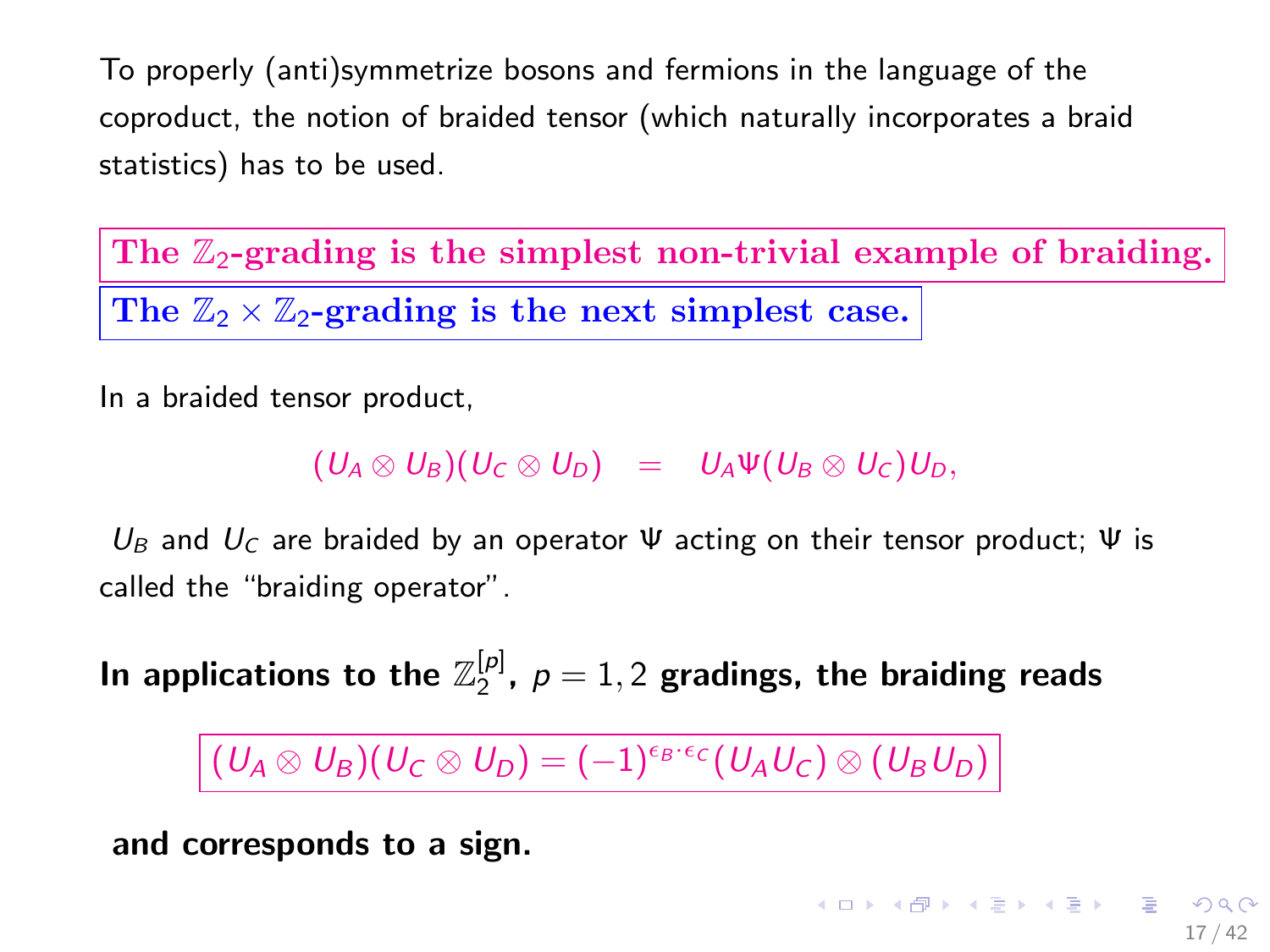<span id="page-17-0"></span>For the creation operator  $f^{\dagger}$ , with  $(f^{\dagger})^2 = 0$ : in the  $\overline{\text{bosonic}}$  interpretation (for  $\epsilon_{f^{\dagger}}=0$ ) the coproduct gives

$$
\Delta((f^{\dagger})^2) = (\mathbf{1} \otimes f^{\dagger} + f^{\dagger} \otimes \mathbf{1})(\mathbf{1} \otimes f^{\dagger} + f^{\dagger} \otimes \mathbf{1}) = 2f^{\dagger} \otimes f^{\dagger} \neq 0.
$$

In the fermionic interpretation (for  $\epsilon_{f^{\dagger}}=1$ ) the coproduct gives

$$
\Delta((f^{\dagger})^2) = (1 \otimes f^{\dagger} + f^{\dagger} \otimes 1)(1 \otimes f^{\dagger} + f^{\dagger} \otimes 1) = f^{\dagger} \otimes 1 \cdot 1 \otimes f^{\dagger} + 1 \otimes f^{\dagger} \cdot f^{\dagger} \otimes 1 =
$$
  
= 
$$
f^{\dagger} \otimes f^{\dagger} - f^{\dagger} \otimes f^{\dagger} = 0.
$$

The physical consequence is that the coproduct, combined with the braided tensor, encodes the Pauli exclusion principle for fermions.

The permutation of spaces for the tensor products  $\mathcal{U} \otimes \ldots \otimes \mathcal{U}$  of a graded Universal Enveloping Lie superalgebra  $\mathcal{U}(\mathfrak{g})$  are defined as:

 $\begin{array}{ccc} \mathcal{S}^{(2)}_{12} & : & \mathcal{U}_\mathcal{A} \otimes \mathcal{U}_\mathcal{B} \mapsto (-1)^{\epsilon_{\mathcal{A}} \cdot \epsilon_{\mathcal{B}}} \mathcal{U}_\mathcal{B} \otimes \mathcal{U}_\mathcal{A}, \quad (\mathcal{U}_{\mathcal{A},\mathcal{B}} \in \mathcal{U} \quad \mathrm{and} \quad \mathcal{S}^{(2)}_{12} \cdot \mathcal{S}^{(2)}_{12} = \mathbf{1}). \end{array}$ 

For the abstract Universal Enveloping Algebra  $U$ , represented on a vector space V under the R representation, a hat denotes the action of the operators induced by the coproduct:

for  $R: \mathcal{U} \to V$  $R: \mathcal{U} \to V$  $R: \mathcal{U} \to V$  $R: \mathcal{U} \to V$ ,  $\hat{\Delta} := \Delta|_{R} \in \mathit{End}(V \otimes V)$  $\hat{\Delta} := \Delta|_{R} \in \mathit{End}(V \otimes V)$  $\hat{\Delta} := \Delta|_{R} \in \mathit{End}(V \otimes V)$  $\hat{\Delta} := \Delta|_{R} \in \mathit{End}(V \otimes V)$ , [wit](#page-16-0)h  $\widehat{\Delta(\mathcal{U})} \in V \otimes V$ [.](#page-41-0)

18 / 42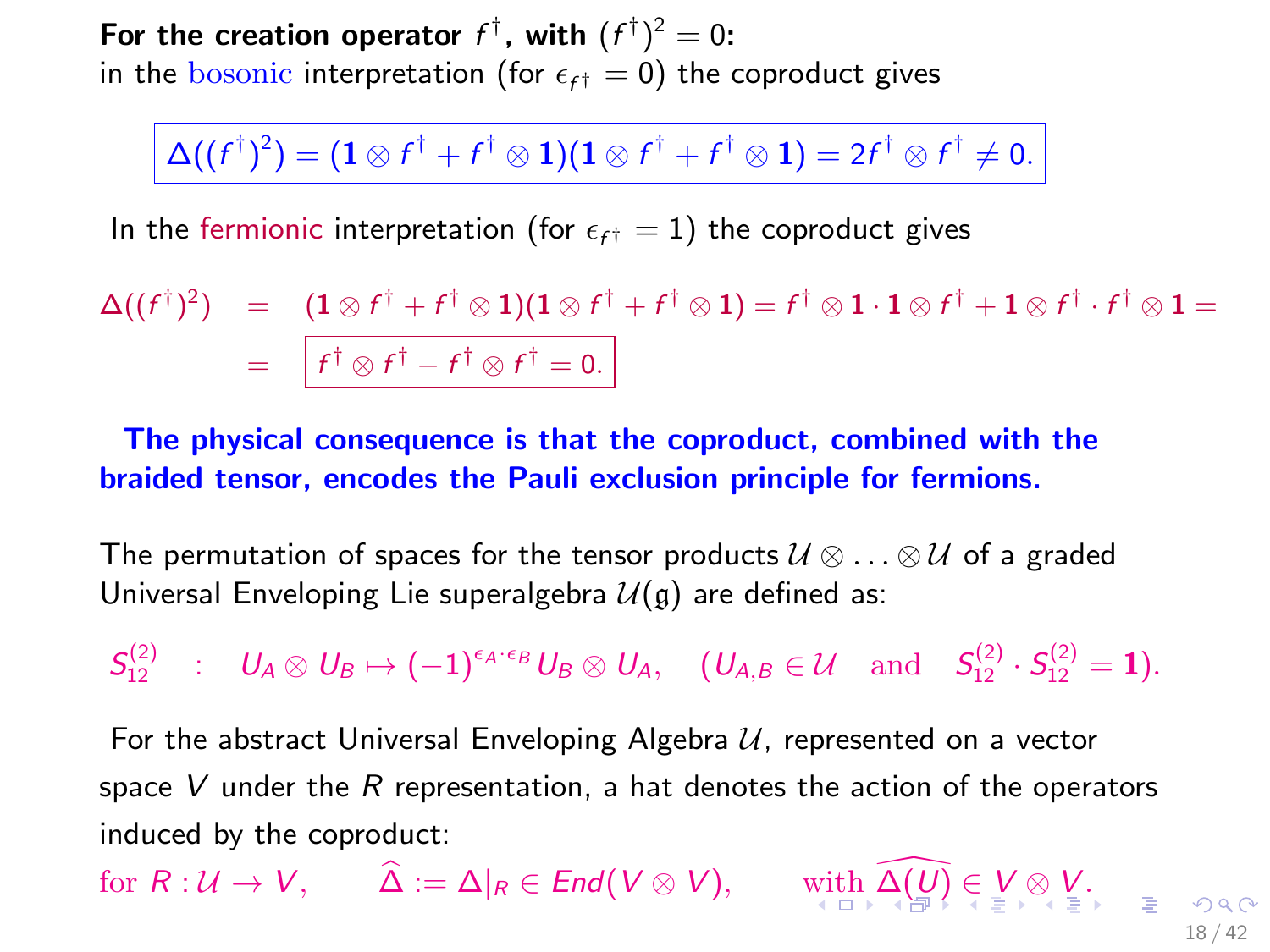## Multiparticle sectors

<span id="page-18-0"></span>The  $M>1$  multiparticle Hilbert space  $\mathcal{H}^{(M)}$  is a subset of tensor products of M single-particle Hilbert spaces:

 $\mathcal{H}^{(M)} \subset \mathcal{H}^{(1)} \otimes \ldots \otimes \mathcal{H}^{(1)}, \qquad \text{(tensor \ product of \ }M \text{ spaces)}.$ The coassociativity property allows to recursively determine  $\Delta^{(M+1)}$  as  $\Delta^{(M+1)}\quad = \quad ({\bf 1} \otimes \Delta) \Delta^{(M)} = (\Delta \otimes {\bf 1}) \Delta^{(M)} \qquad (\text{with } \Delta^{(1)} \equiv \Delta),$ 

where  $\Delta^{(M)}$  maps U in the tensor product of  $M + 1$  spaces:

 $\Delta^{(M)}\;:\;\mathcal{U}\rightarrow\mathcal{U}^{\otimes M+1}\left|.$ 

Example: an M-particle bosonic vacuum  $|vac\rangle^{(M)}$  is determined by the Fock conditions for the annihilation operator  $f$ :

$$
\Delta^{\widehat{(M-1)}}(f)|vac\rangle^{(M)} = 0,
$$
  

$$
|vac\rangle^{(M)} = |vac\rangle \otimes \ldots \otimes |vac\rangle \in \mathcal{H}^{(M)}.
$$

.

An excited state is created through

$$
\Delta^{(M-1)}((f^{\dagger})^r)|vac\rangle^{(M)}
$$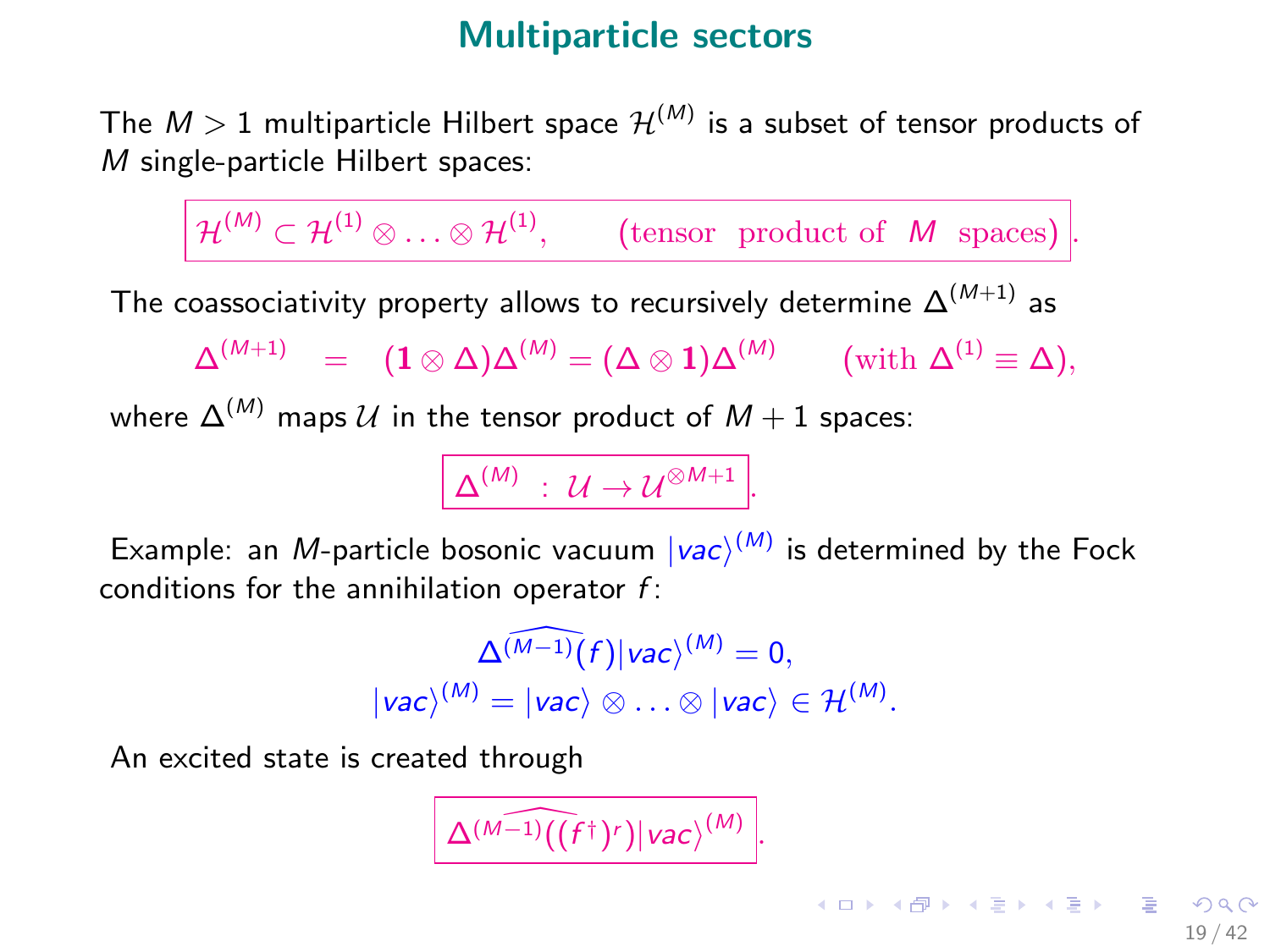## Comment:

In a non-interacting, first-quantized, multi-particle quantum theory, an additive observable like energy is encoded in the coproduct.

The coassociativity of the coproduct ensures the construction of the n-particle states:

 $1 \rightarrow 2 \rightarrow 3 \rightarrow \rightarrow n \rightarrow$ 

20 / 42

K ロ ▶ K @ ▶ K 할 ▶ K 할 ▶ → 할 → 9 Q @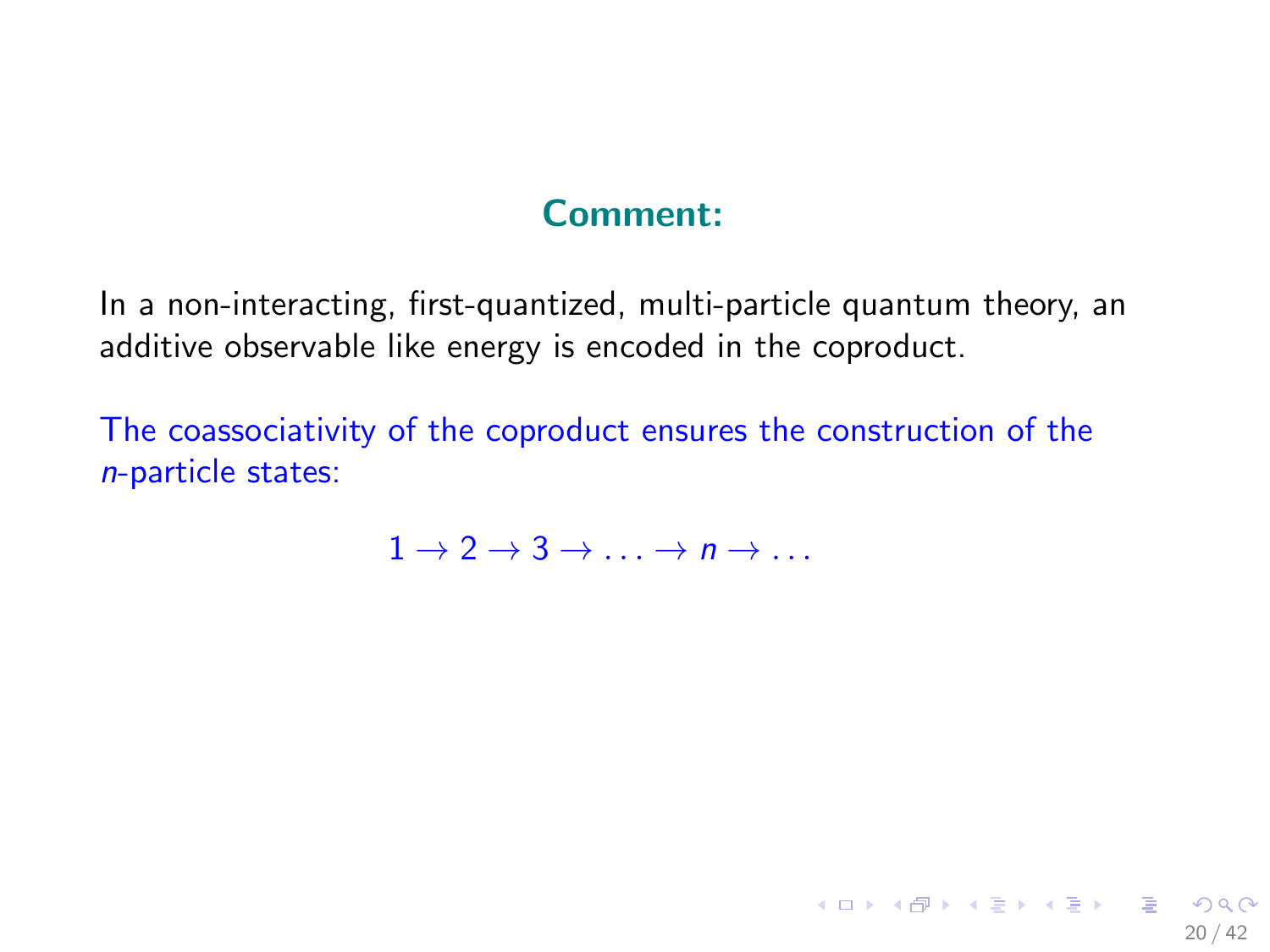# $\mathbb{Z}_2$ - and  $\mathbb{Z}_2 \times \mathbb{Z}_2$ -gradings induce inequivalent multiparticle quantizations

 $6 + 3 = 9$  inequivalent multiparticle Hilbert spaces

induced by 6 standard and 3 non-standard gradings of a single-particle quantum Hamiltonian.

Toy-model example: a  $4 \times 4$  matrix quantum oscillator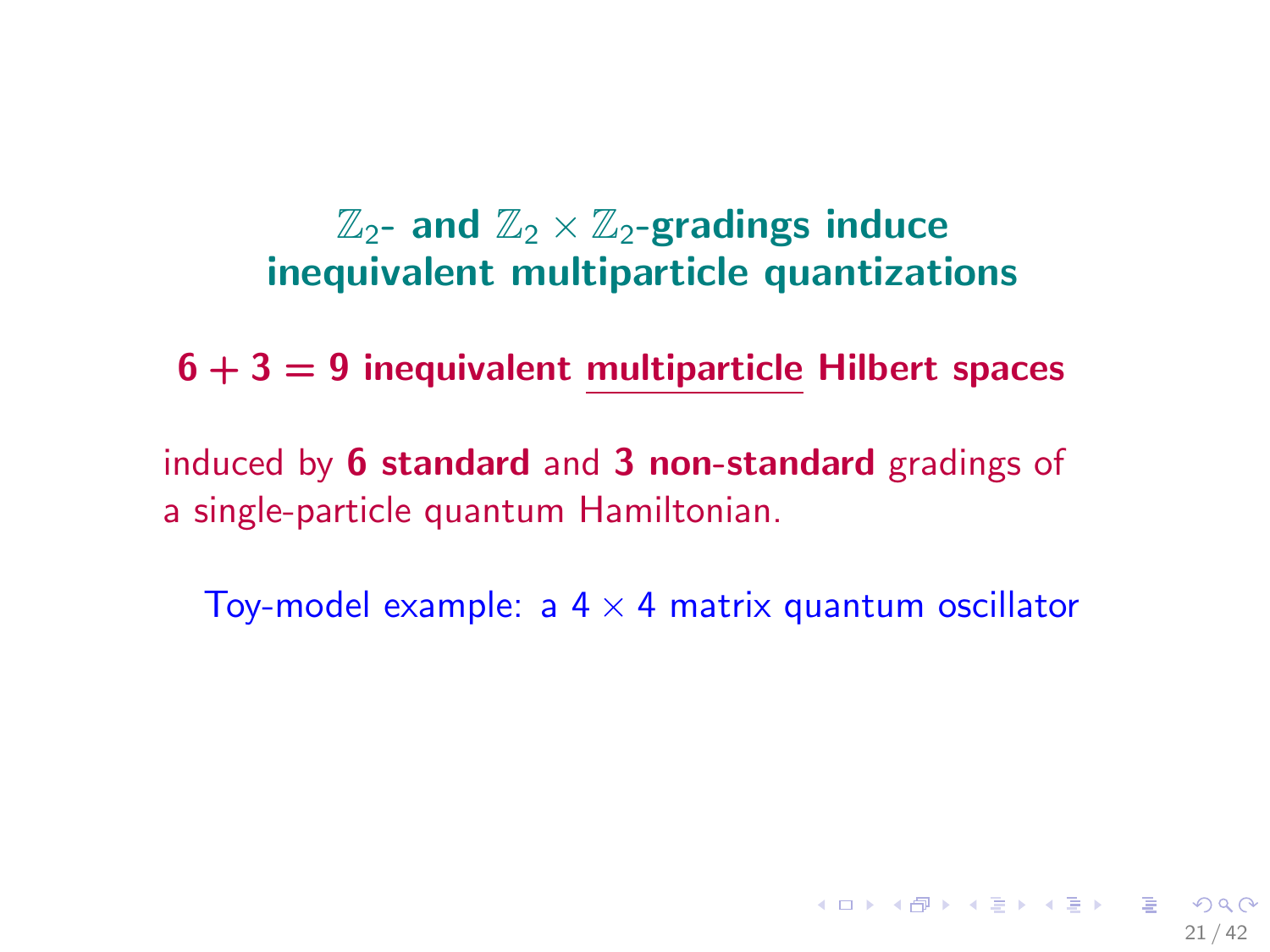## Once more about the  $4 \times 4$  matrix Hamiltonian

$$
H_{osc} = \frac{1}{2} \begin{pmatrix} -\partial_x^2 + x^2 - 1 & 0 & 0 & 0 \\ 0 & -\partial_x^2 + x^2 - 1 & 0 & 0 \\ 0 & 0 & -\partial_x^2 + x^2 + 1 & 0 \\ 0 & 0 & 0 & -\partial_x^2 + x^2 + 1 \end{pmatrix}.
$$

It is also invariant under a  $\mathbb{Z}_2 \times \mathbb{Z}_2$ -Lie algebra:

$$
Q_{10} = \frac{-i}{\sqrt{2}} \begin{pmatrix} 0 & 0 & \partial_x - x & 0 \\ 0 & 0 & 0 & \partial_x - x \\ \partial_x + x & 0 & 0 & 0 \\ 0 & \partial_x + x & 0 & 0 \end{pmatrix},
$$
  
\n
$$
Q_{01} = \frac{1}{\sqrt{2}} \begin{pmatrix} 0 & 0 & 0 & \partial_x - x \\ 0 & 0 & \partial_x - x & 0 \\ 0 & -\partial_x - x & 0 & 0 \\ -\partial_x - x & 0 & 0 & 0 \end{pmatrix},
$$
  
\n
$$
Z = \begin{pmatrix} 0 & 1 & 0 & 0 \\ 1 & 0 & 0 & 0 \\ 0 & 0 & 0 & -1 \\ 0 & 0 & -1 & 0 \end{pmatrix}.
$$

 $299$ 22 / 42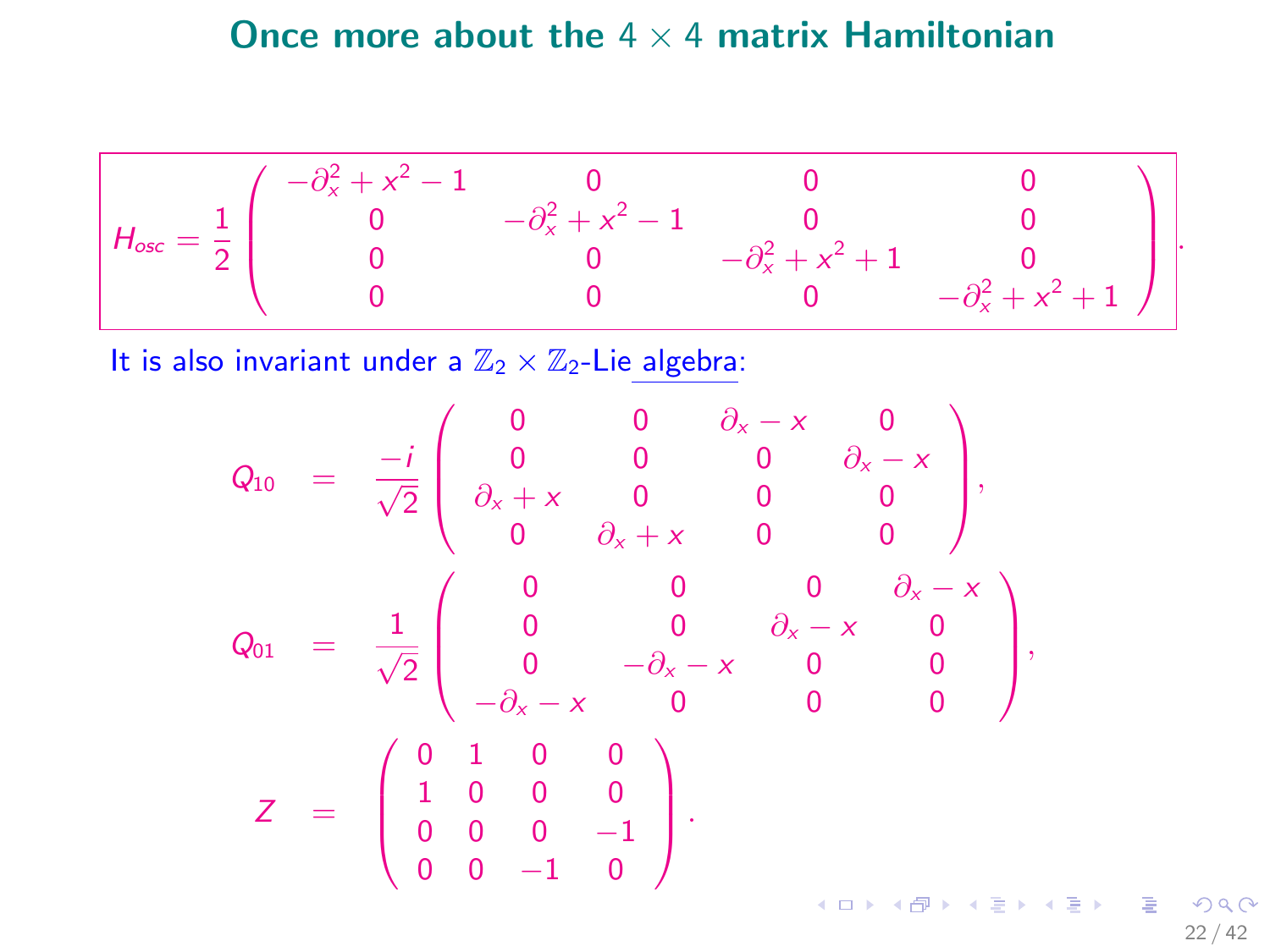The Hamiltonian H is invariant under the  $\mathbb{Z}_2 \times \mathbb{Z}_2$ -abelian Lie algebra a defined by the following set of (all vanishing) 6 (anti)commutators:

 $[H, Q_{10}] = [H, Q_{01}] = [H, Z] = 0,$   $\{Q_{10}, Q_{01}\} = \{Z, Q_{10}\} = \{Z, Q_{01}\} = 0.$ 

The grading assignment is

 $H \in \mathfrak{a}_{00}$ ,  $Q_{10} \in \mathfrak{a}_{10}$ ,  $Q_{01} \in \mathfrak{a}_{01}$ ,  $Z \in \mathfrak{a}_{11}$ .

The creation/annihilation oscillators  $a^{\dagger}$ , a, given by

$$
a=\frac{i}{\sqrt{2}}(\partial_x+x), \qquad a^{\dagger}=\frac{i}{\sqrt{2}}(\partial_x-x),
$$

satisfy the commutator

 $[a, a^{\dagger}] = 1.$ 

The matrix raising (lowering) operators  $f_{11}^{\dagger},f_{10}^{\dagger},f_{01}^{\dagger}$  ( $f_{11},f_{10},f_{01}$ ) are

$$
f_{11}^{\dagger}=\left(\begin{array}{cccc} 0 & 0 & 0 & 0 \\ 1 & 0 & 0 & 0 \\ 0 & 0 & 0 & 0 \\ 0 & 0 & 0 & 0 \end{array}\right), \quad f_{10}^{\dagger}=\left(\begin{array}{cccc} 0 & 0 & 0 & 0 \\ 0 & 0 & 0 & 0 \\ 1 & 0 & 0 & 0 \\ 0 & 0 & 0 & 0 \end{array}\right), \quad f_{01}^{\dagger}=\left(\begin{array}{cccc} 0 & 0 & 0 & 0 \\ 0 & 0 & 0 & 0 \\ 1 & 0 & 0 & 0 \\ 0 & 0 & 0 & 0 \end{array}\right), \quad f_{01}^{\dagger}=\left(\begin{array}{cccc} 0 & 0 & 0 & 0 \\ 0 & 0 & 0 & 0 \\ 1 & 0 & 0 & 0 \\ 1 & 0 & 0 & 0 \end{array}\right), \quad f_{11}=\left(\begin{array}{cccc} 0 & 0 & 0 & 1 \\ 0 & 0 & 0 & 0 \\ 1 & 0 & 0 & 0 \\ 0 & 0 & 0 & 0 \\ 0 & 0 & 0 & 0 \end{array}\right).
$$

23 / 42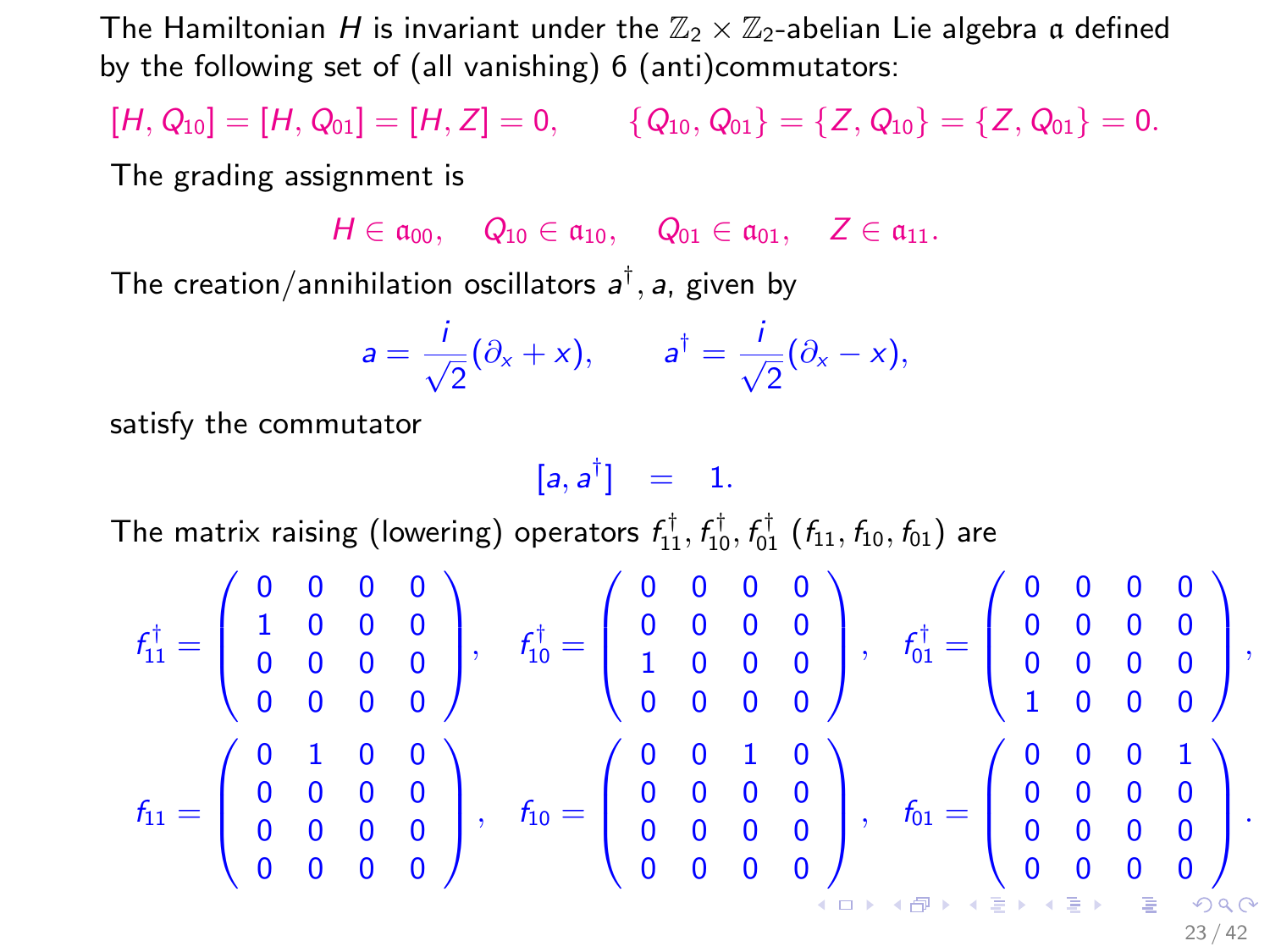In terms of these operators the Hamiltonian  $H_{osc}$  can be re-expressed as

 $H_{\text{osc}} = a^{\dagger} a \cdot \mathbb{I}_4 + f_{10}^{\dagger} f_{10} + f_{01}^{\dagger} f_{01} = a^{\dagger} a \cdot \mathbb{I}_4 + \Lambda, \text{ with } \Lambda = \text{diag}(0, 0, 1, 1).$ 

We denote a  $m \times m$  identity matrix as  $\mathbb{I}_m$ . The normalized lowest weight vector  $|0;00\rangle$  satisfies the conditions

$$
a|0;00\rangle = f_{11}|0;00\rangle = f_{10}|0;00\rangle = f_{01}|0;00\rangle = 0.
$$

| $\sqrt{2}$<br>$\ket{0;00}=\pi^{-\frac{1}{4}}$ e |  |  |
|-------------------------------------------------|--|--|
|                                                 |  |  |
|                                                 |  |  |

The single-particle Hilbert space  $H$  is spanned by the orthonormal vectors  $|n;00\rangle, |n;11\rangle, |n;10\rangle, |n;01\rangle:$ 

$$
\begin{array}{ll}\n|n;00\rangle = \frac{(a^{\dagger})^n}{\sqrt{n!}}|0;00\rangle, & |n;10\rangle = \frac{(a^{\dagger})^n}{\sqrt{n!}}f_{10}^{\dagger}|0;00\rangle, \\
|n;11\rangle = \frac{(a^{\dagger})^n}{\sqrt{n!}}f_{11}^{\dagger}|0;00\rangle, & |n;01\rangle = \frac{(a^{\dagger})^n}{\sqrt{n!}}f_{01}^{\dagger}|0;00\rangle.\n\end{array}
$$

At most a single power of  $f_{11}^{\dagger},f_{10}^{\dagger},f_{01}^{\dagger}$  enters the spanning vectors since we have, for any pair of such operators,

$$
f^{\dagger}_{\sharp}f^{\dagger}_{\flat} = 0, \quad \text{with} \quad \sharp, \flat \in \{11, 10, 01\}.
$$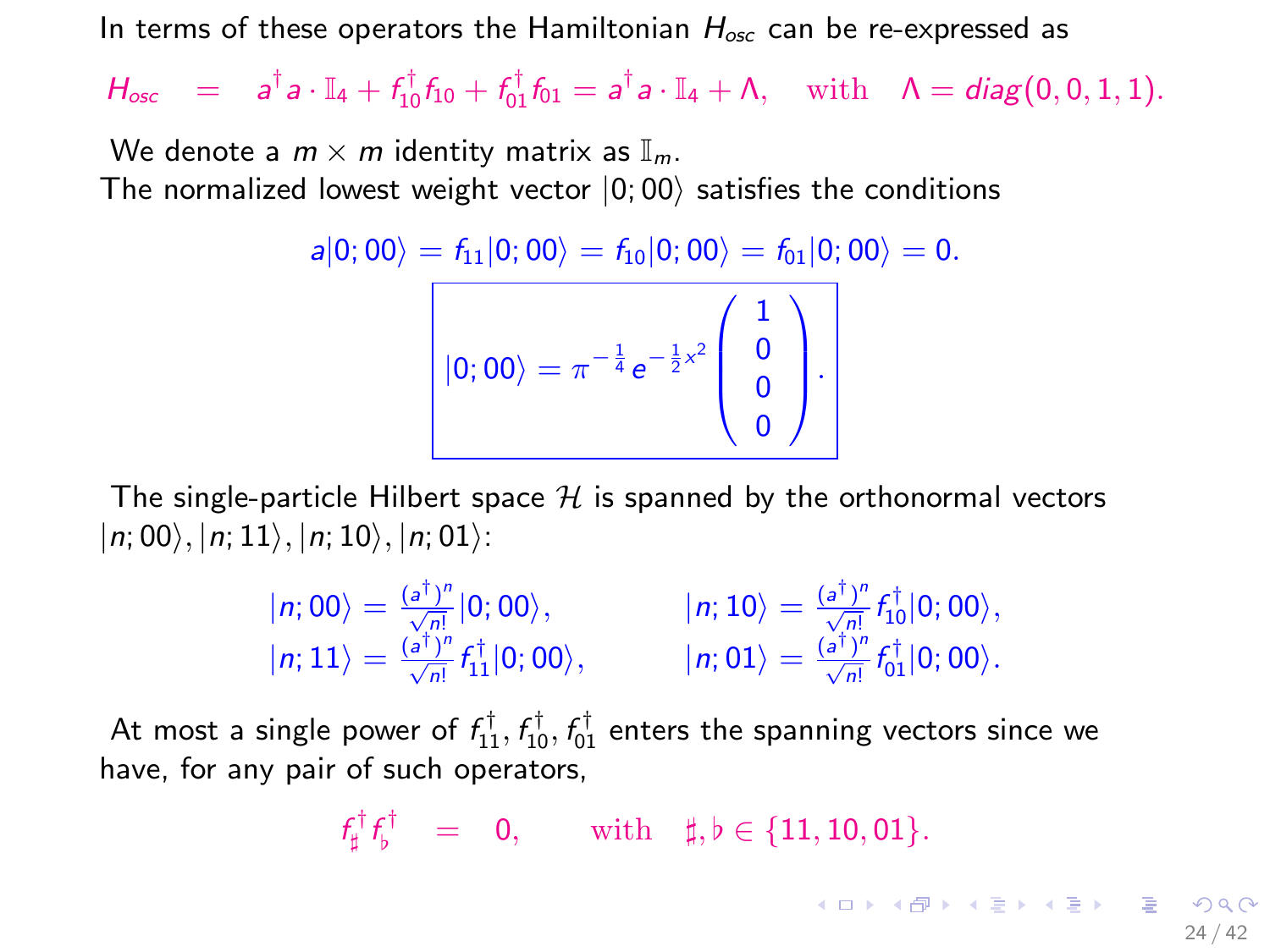Due to the commutators

$$
[H_{\rm osc},a^{\dagger}]=a^{\dagger}, \quad [H_{\rm osc},f_{10}^{\dagger}]=f_{10}^{\dagger}, \quad [H_{\rm osc},f_{01}^{\dagger}]=f_{01}^{\dagger}, \quad [H_{\rm osc},f_{11}^{\dagger}]=0,
$$

the states are energy eigenstates whose eigenvalues are read from

 $H_{osc} |n; 00\rangle = n |n; 00\rangle,$   $H_{osc} |n; 10\rangle = (n+1)|n; 10\rangle,$  $H_{\text{osc}}(n; 11) = n(n; 11), \qquad H_{\text{osc}}(n; 01) = (n+1)|n; 01\rangle.$ 

One should note that the vacuum state is doubly degenerate:

 $H_{\text{osc}}|0;00\rangle = H_{\text{osc}}|0;11\rangle = 0.$ 

We introduce the exchange matrices  $X_{11}, X_{10}, X_{01}$ . They are hermitian operators which mutually interchange the 11, 10 and 01 sectors:

$$
X_{11}=\left(\begin{array}{cccc} 0 & 0 & 0 & 0 \\ 0 & 0 & 0 & 0 \\ 0 & 0 & 0 & 1 \\ 0 & 0 & 1 & 0 \end{array}\right),\ X_{10}=\left(\begin{array}{cccc} 0 & 0 & 0 & 0 \\ 0 & 0 & 0 & 1 \\ 0 & 0 & 0 & 0 \\ 0 & 1 & 0 & 0 \end{array}\right),\ X_{01}=\left(\begin{array}{cccc} 0 & 0 & 0 & 0 \\ 0 & 0 & 1 & 0 \\ 0 & 1 & 0 & 0 \\ 0 & 0 & 0 & 0 \end{array}\right).
$$

The matrices  $X_{11}, X_{10}, X_{01}$  are building blocks in the construction of the observables that we will discuss later.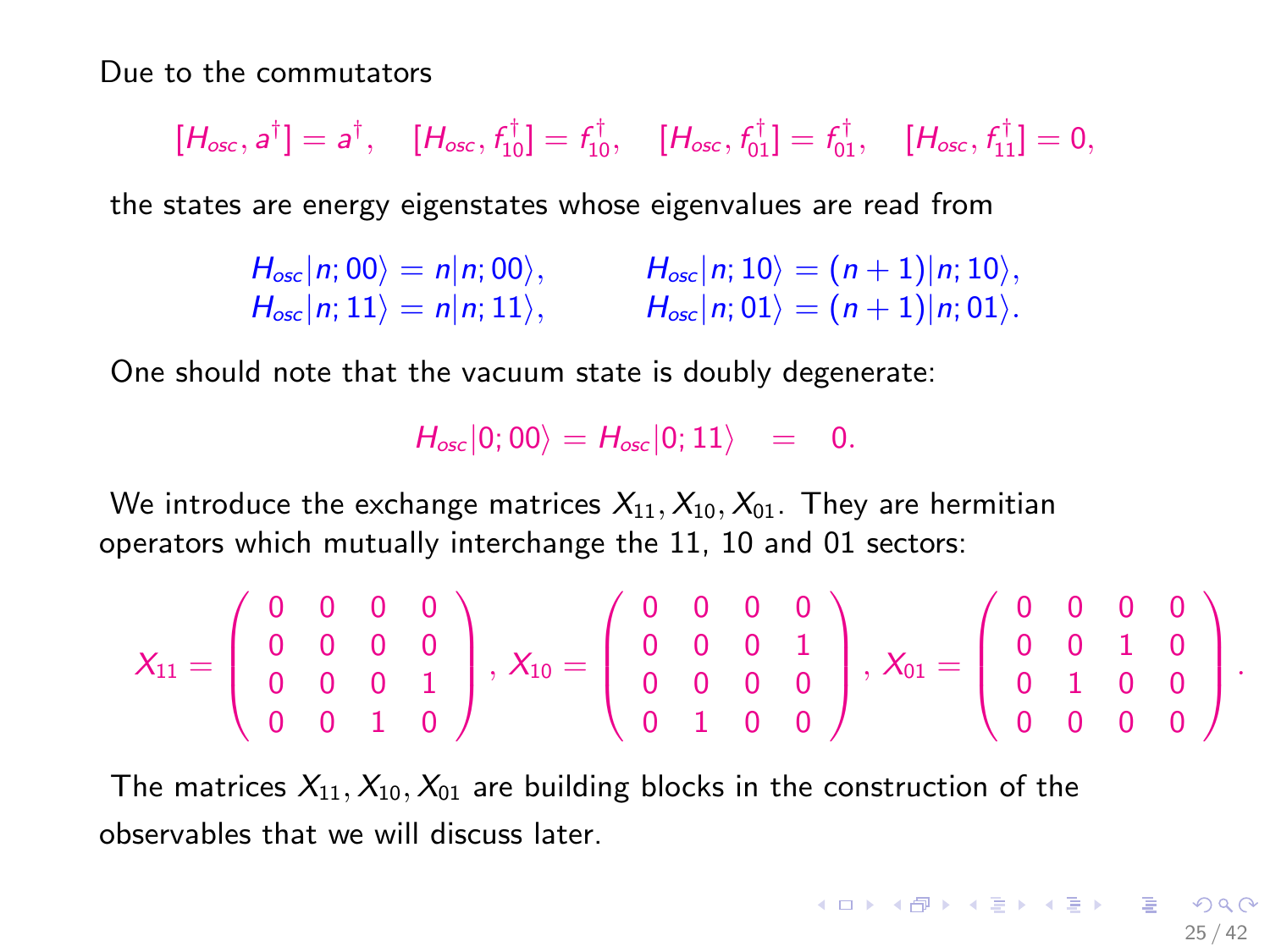#### The 6 standard  $\mathbb{Z}_2$ - and  $\mathbb{Z}_2 \times \mathbb{Z}_2$ -gradings

the  $\mathbb{Z}_2$ -grading assignment the  $4 \times 4$  matrix Hamiltonian  $H_{osc}$  corresponds to a block-diagonal supermatrix of  $(4 - p|p)$  type, with  $p = 0, 1, 2, 3$ . The  $(4|0)$ case for  $p = 0$  coincides with the ordinary bosonic matrix. The  $p = 4$  case is excluded if we require the vacuum state to be even (bosonic). The six assignments are:

26 / 42

K ロ ▶ K @ ▶ K 할 ▶ K 할 ▶ → 할 → 9 Q @

1) 
$$
\{f_{11}^{\dagger}, f_{10}^{\dagger}, f_{01}^{\dagger}\} \in 0
$$
,  $\{\emptyset\} \in 1$  for (4|0); \n2)  $\{f_{11}^{\dagger}, f_{10}^{\dagger}\} \in 0$ ,  $\{f_{01}^{\dagger}\} \in 1$  for (3|1); \n3)  $\{f_{11}^{\dagger}\} \in 0$ ,  $\{f_{10}^{\dagger}, f_{01}^{\dagger}\} \in 1$  for (2|2); \n4)  $\{\emptyset\} \in 0$ ,  $\{f_{11}^{\dagger}, f_{10}^{\dagger}, f_{01}^{\dagger}\} \in 1$  for (1|3); \n5)  $\{f_{11}^{\dagger}, f_{10}^{\dagger}, f_{01}^{\dagger}\} \in \mathbb{Z}_2^2 \cdot \text{LSA}$ ; \n6)  $\{f_{11}^{\dagger}, f_{10}^{\dagger}, f_{01}^{\dagger}\} \in \mathbb{Z}_2^2 \cdot \text{LAA}$ .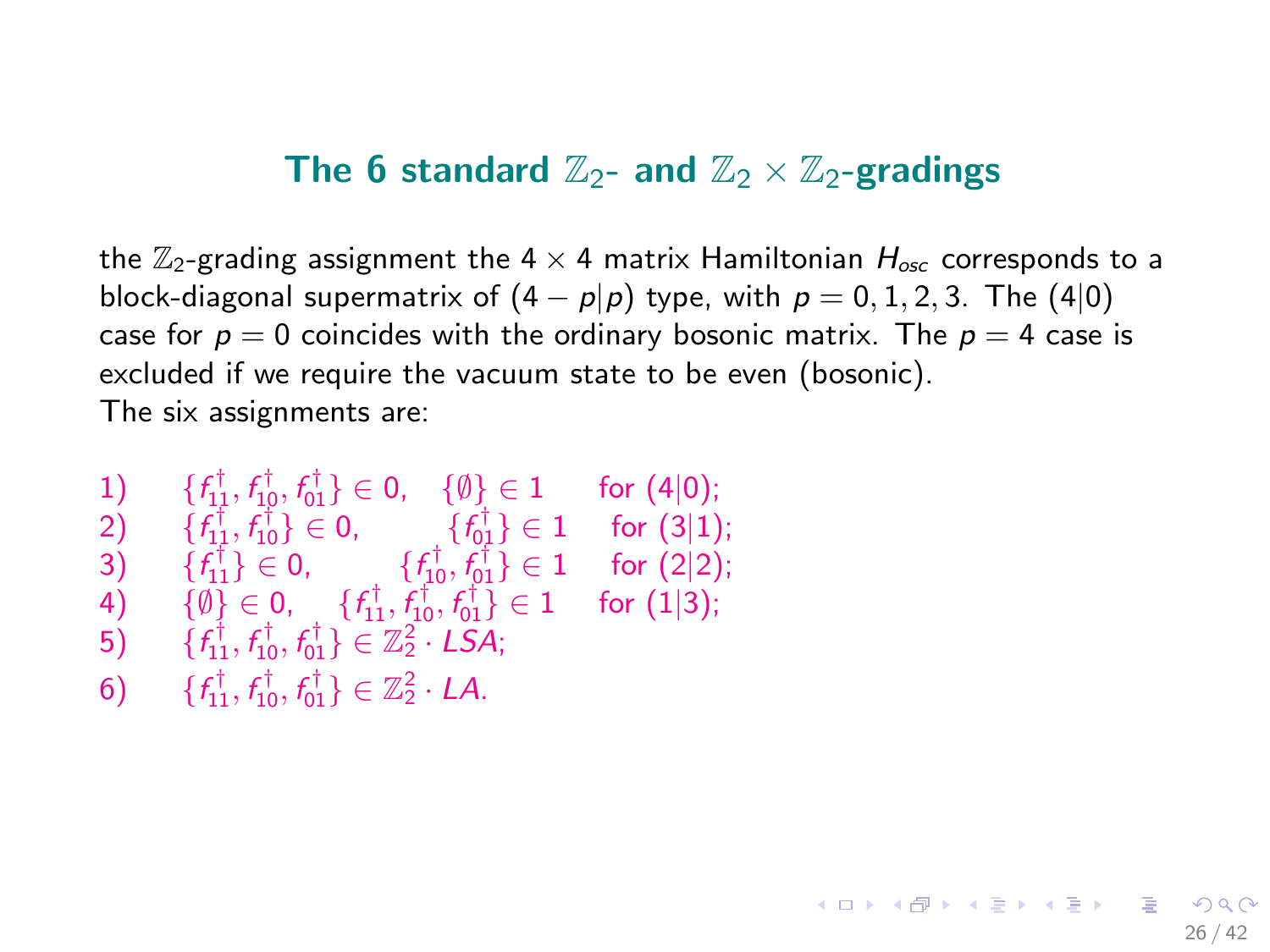The corresponding vanishing (anti)commutators defining the graded abelian algebras  $a_i$ , where  $j = 1, 2, \ldots, 6$ , are

$$
a_1: \t\t\t[f_1^{\dagger}, f_1^{\dagger}] = [f_1^{\dagger}, f_0^{\dagger}] = [f_0^{\dagger}, f_1^{\dagger}] = 0; \na_2: \t\t\t[f_1^{\dagger}, f_1^{\dagger}] = [f_1^{\dagger}, f_0^{\dagger}] = [f_0^{\dagger}, f_1^{\dagger}] = \{f_0^{\dagger}, f_0^{\dagger}\} = 0; \na_3: \t\t\t[f_1^{\dagger}, f_1^{\dagger}] = \{f_1^{\dagger}, f_0^{\dagger}\} = [f_0^{\dagger}, f_1^{\dagger}] = \{f_0^{\dagger}, f_0^{\dagger}\} = \{f_0^{\dagger}, f_0^{\dagger}\} = \{f_0^{\dagger}, f_0^{\dagger}\} = 0; \na_4: \t\t\t\{f_1^{\dagger}, f_0^{\dagger}\} = \{f_1^{\dagger}, f_0^{\dagger}\} = \{f_0^{\dagger}, f_1^{\dagger}\} = \{f_1^{\dagger}, f_1^{\dagger}\} = \{f_1^{\dagger}, f_0^{\dagger}\} = \{f_0^{\dagger}, f_0^{\dagger}\} = \{f_0^{\dagger}, f_0^{\dagger}\} = \{f_0^{\dagger}, f_0^{\dagger}\} = 0; \na_5: \t\t\t\{f_1^{\dagger}, f_1^{\dagger}\} = [f_1^{\dagger}, f_0^{\dagger}] = \{f_0^{\dagger}, f_1^{\dagger}\} = \{f_1^{\dagger}, f_1^{\dagger}\} = \{f_0^{\dagger}, f_0^{\dagger}\} = 0; \na_6: \t\t\t\{f_1^{\dagger}, f_0^{\dagger}\} = \{f_0^{\dagger}, f_0^{\dagger}\} = \{f_0^{\dagger}, f_1^{\dagger}\} = 0.
$$

The 6 standard multi-particle quantizations, associated to the respective gradings, are denoted as follows:

| $(4 0)$ : $a_1$ , | $(2 2):$ $\alpha_3$ , | $\mathbb{Z}_2^2$ -PF : $\alpha_5$ ,       |  |
|-------------------|-----------------------|-------------------------------------------|--|
| $(3 1)$ : $a_2$ , | $(1 3):$ $a_4$ ,      | $\mathbb{Z}_2^2$ -PB : $\mathfrak{a}_6$ . |  |

In the last column PF and PB stand for, respectively, parafermions and parabosons.

27 / 42

**KO KAR KEKKEK E YAN**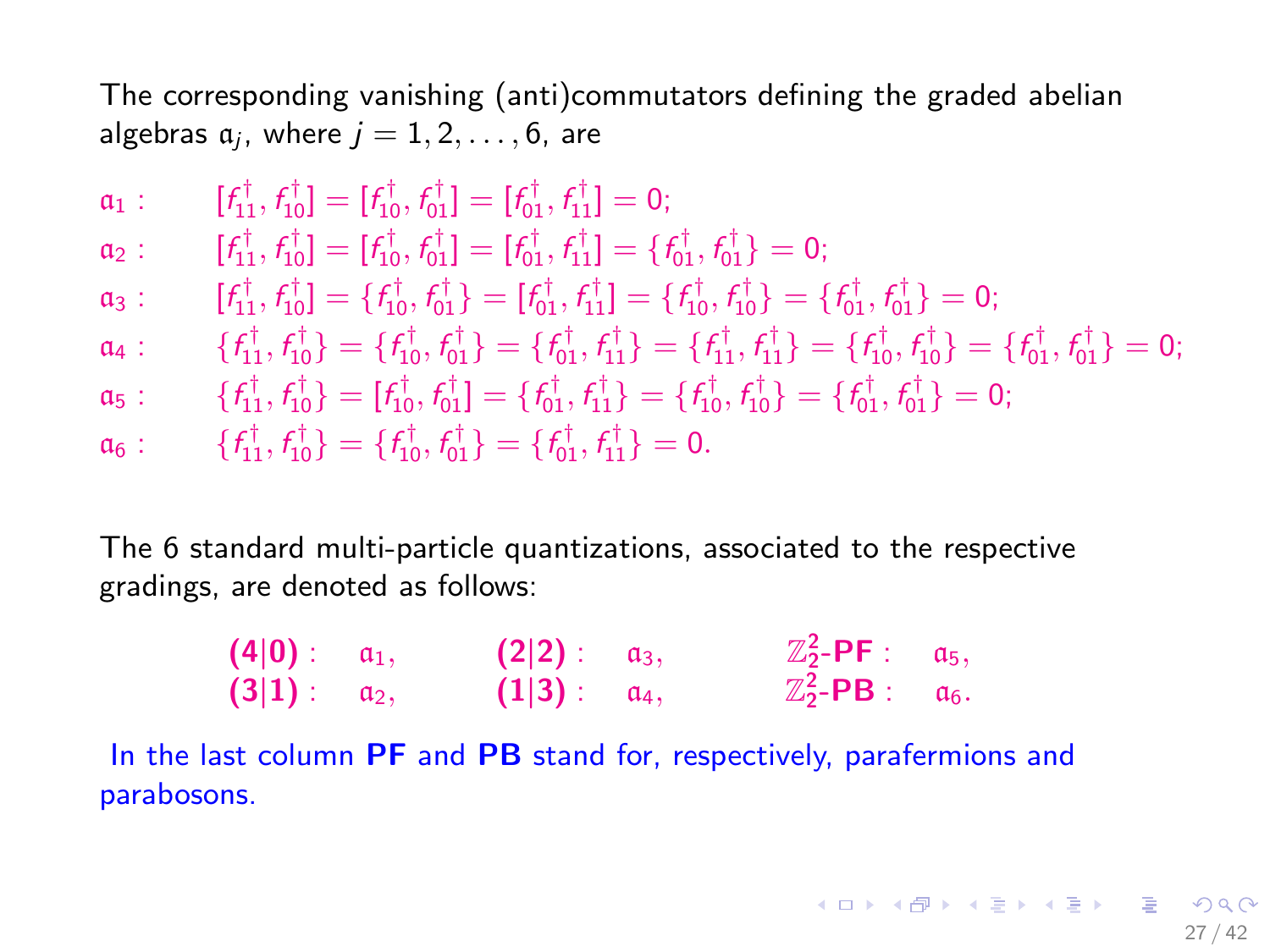## The 3 non-standard gradings

The non-standard cases are obtained by applying decompositions of the supermatrices which do not coincide with the ordinary block-diagonal ones.

See: F. Delduc, F. Gieres, S. Gourmelen and S. Theisen, Non-standard matrix formats of Lie superalgebras, Int. J. Mod. Phys. A 14, 4043 (1999); arXiv:math-ph/9901017.

In a  $\mathbb{Z}_2$ -grading, the standard decomposition of a vector  $\mathsf{v}^\mathcal{T} = (B,B,F,F)$  with 2 bosons and 2 fermions can be replaced by  $\mathsf{v}^\mathcal{T} = (B, \mathsf{F}, B, \mathsf{F}).$  The entries of the fermionic supermatrices are respectively accommodated as

| standard case: |   |         | $0 * * \sqrt{ }$ | $\frac{1}{2}$ , non-standard case: $\frac{1}{2}$ |  |                                               | $0 * 0 *$                                                                      |  |
|----------------|---|---------|------------------|--------------------------------------------------|--|-----------------------------------------------|--------------------------------------------------------------------------------|--|
|                |   |         |                  |                                                  |  | $\langle 0 \rangle \propto \langle \rangle^2$ |                                                                                |  |
|                | 宋 | $* 0 0$ |                  |                                                  |  |                                               | $\cdot$ 0 $*$                                                                  |  |
|                |   |         | $* * 0 0$        |                                                  |  |                                               | $\begin{array}{ccccc}\n\star & \star & 0 & \star & 0 & J\nonumber \end{array}$ |  |

For 3 bosons and 1 fermion we pass from  $v^T = (B, B, B, F)$  to  $v^T = (B, F, B, B)$ :

|  |  | $\text{standard case: } \left(\begin{array}{cccc} 0 & 0 & 0 & * \\ 0 & 0 & 0 & * \\ 0 & 0 & 0 & * \\ * & * & * & 0 \end{array}\right), \text{ non-standard case: } \left(\begin{array}{cccc} 0 & * & 0 & 0 \\ * & 0 & * & * \\ 0 & * & 0 & 0 \\ 0 & * & 0 & 0 \end{array}\right).$ |  |  |
|--|--|------------------------------------------------------------------------------------------------------------------------------------------------------------------------------------------------------------------------------------------------------------------------------------|--|--|

The key issue to notice is that the raising operator  $f_{11}^\dagger$  becomes fermionic in the non-standard decompositions above. This implies that the Pauli exclusion principle K ロ ▶ K @ ▶ K 할 > K 할 > → 할 → 9 Q Q applies to the 0-energy particles created by  $f_{11}^\dagger.$ 

28 / 42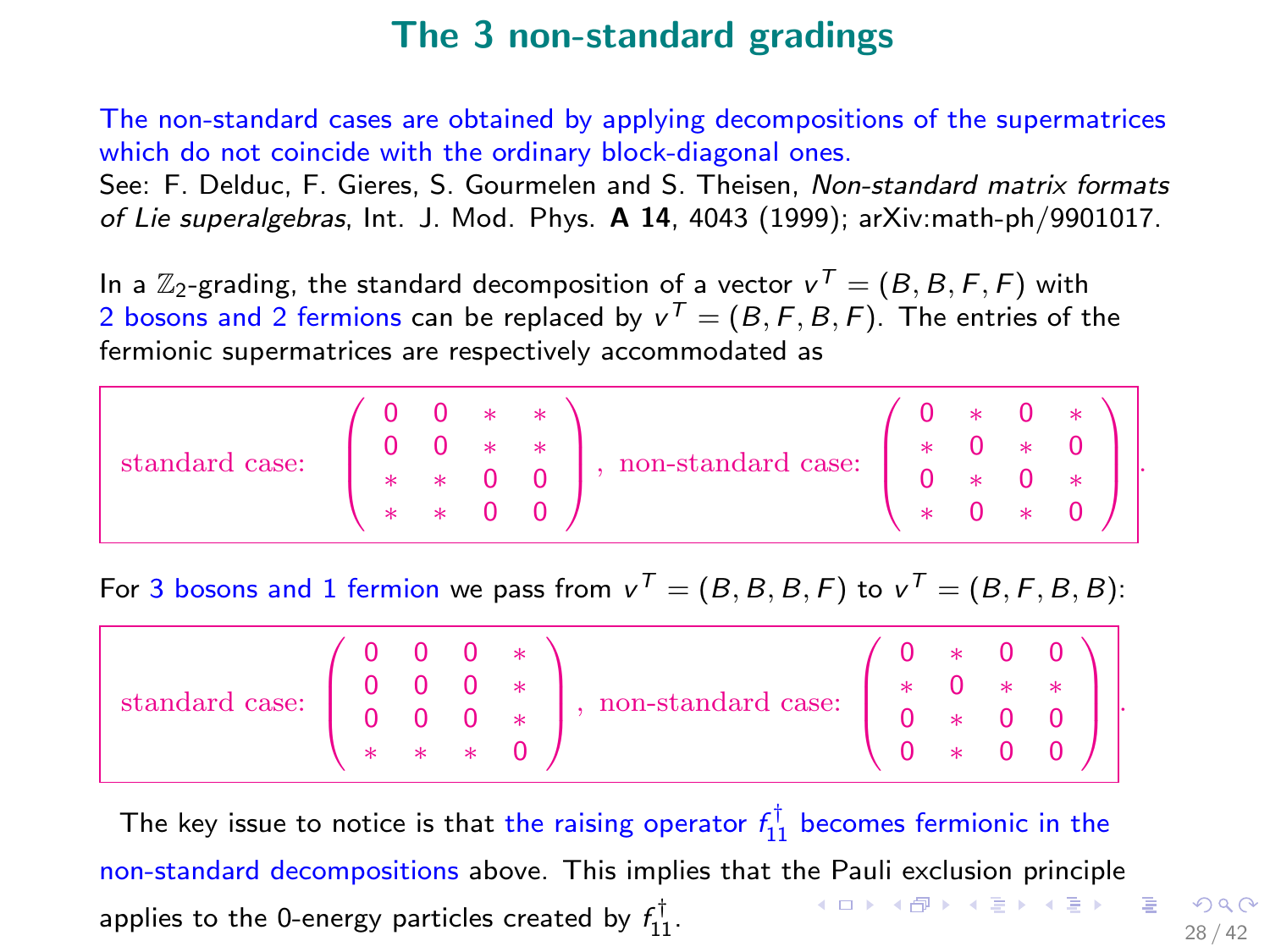The three non-standard decompositions for the Hamiltonian  $H_{osc}$  are not equivalent to the standard ones.

Nevertheless, in all three cases these decompositions can be recovered from their corresponding standard ones after changing the Hamiltonian  $H_{osc} = a^{\dagger} a \cdot \mathbb{I}_4 + \Lambda$ , with  $\Lambda = diag(0, 0, 1, 1)$ , into the permuted Hamiltonian  $\overline{H}_{osc}$  given by

 $\overline{H}_{osc}$  =  $a^{\dagger}a \cdot \mathbb{I}_4 + \overline{\Lambda}$ , with  $\overline{\Lambda} = diag(0, 1, 1, 0)$ .

These three non-standard multi-particle quantizations are denoted as  $(3|1)_{ns}$ ,  $(2|2)_{ns}$ ,  $\mathbb{Z}_2^2$ -PF<sub>ns</sub>. Their corresponding graded algebras are

$$
\begin{array}{ll}\n\textbf{(3|1)}_{\text{ns}}: & a_2 \quad \text{for} \quad H_{\text{osc}} \mapsto \overline{H}_{\text{osc}}, \\
\textbf{(2|2)}_{\text{ns}}: & a_3 \quad \text{for} \quad H_{\text{osc}} \mapsto \overline{H}_{\text{osc}}, \\
\mathbb{Z}_2^2 \text{-PF}_{\text{ns}}: & a_5 \quad \text{for} \quad H_{\text{osc}} \mapsto \overline{H}_{\text{osc}}.\n\end{array}
$$

 $\mathbf{E} = \mathbf{A} \oplus \mathbf{A} + \mathbf{A} \oplus \mathbf{A} + \mathbf{A} \oplus \mathbf{A} + \mathbf{A} \oplus \mathbf{A}$ 29 / 42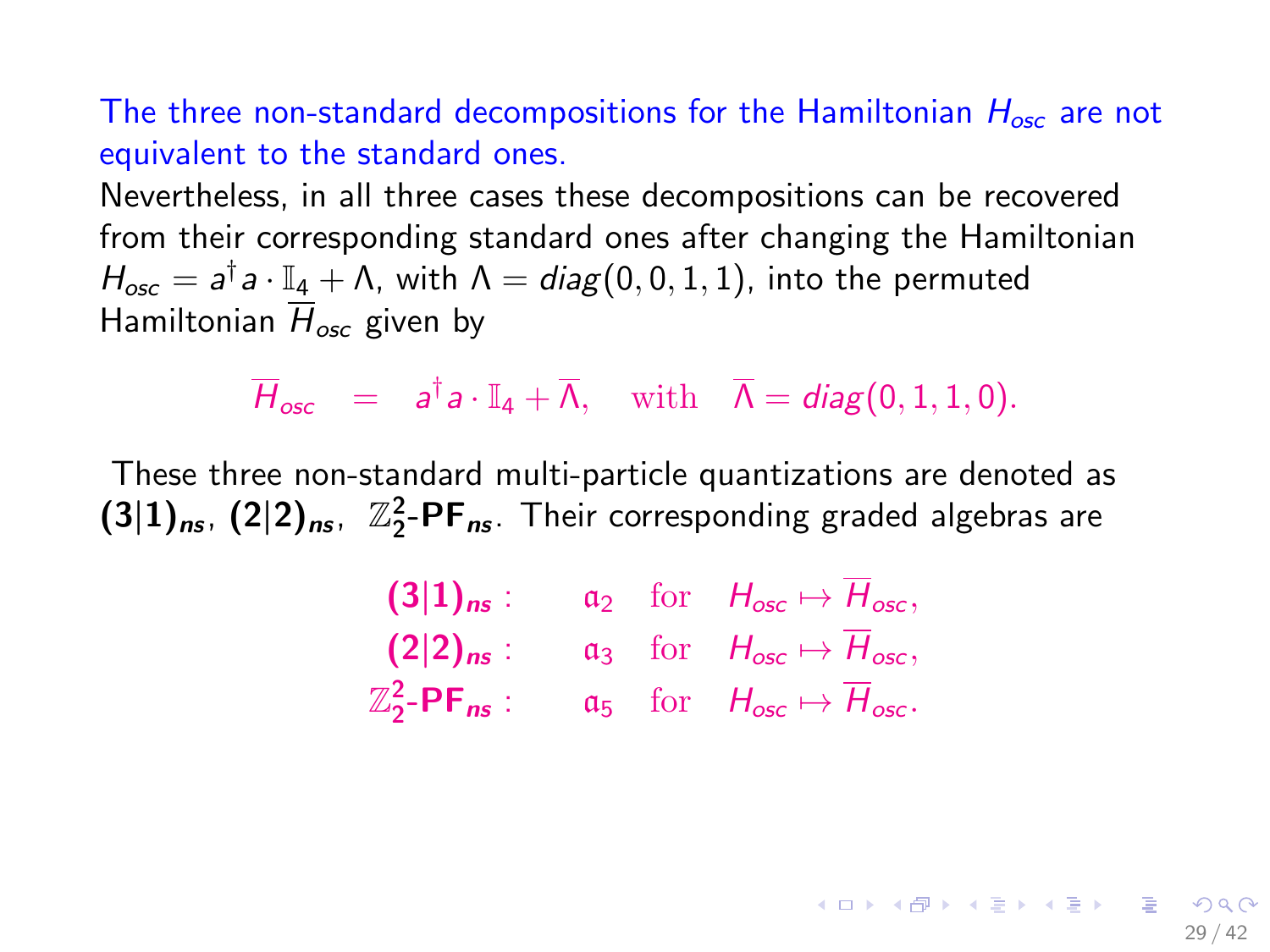#### The 2-particle Hilbert spaces

The orthonormal vectors spanning the 2-particle Hilbert spaces have the form

$$
|m; I\rangle = \frac{1}{\sqrt{m!}}\left(\frac{i}{\sqrt{2}}(\partial_x + \partial_y - x - y)\right)^m \cdot \left(\pi^{-\frac{1}{2}}e^{-\frac{1}{2}(x^2 + y^2)}\right) \cdot V_I,
$$

where  $V_I$  are 16-component constant orthonormal vectors which can be expressed in the  $v_i$  basis ( $v_i$  has entry 1 in the *j*-th position and 0 otherwise).

The 2-particle Hilbert spaces induced by the 6 standard gradings are denoted as  $\mathcal{H}_k^{(2)}$ ; the suffix  $k = 1, 2, \ldots, 6$  denotes the respective graded algebras.

30 / 42

The finite dimensional Hilbert spaces  $\overline{\mathcal{H}}^{(2)}_k\subset \mathcal{H}^{(2)}_k$  are spanned by the  $V_k$ vectors by taking  $m = 0$ .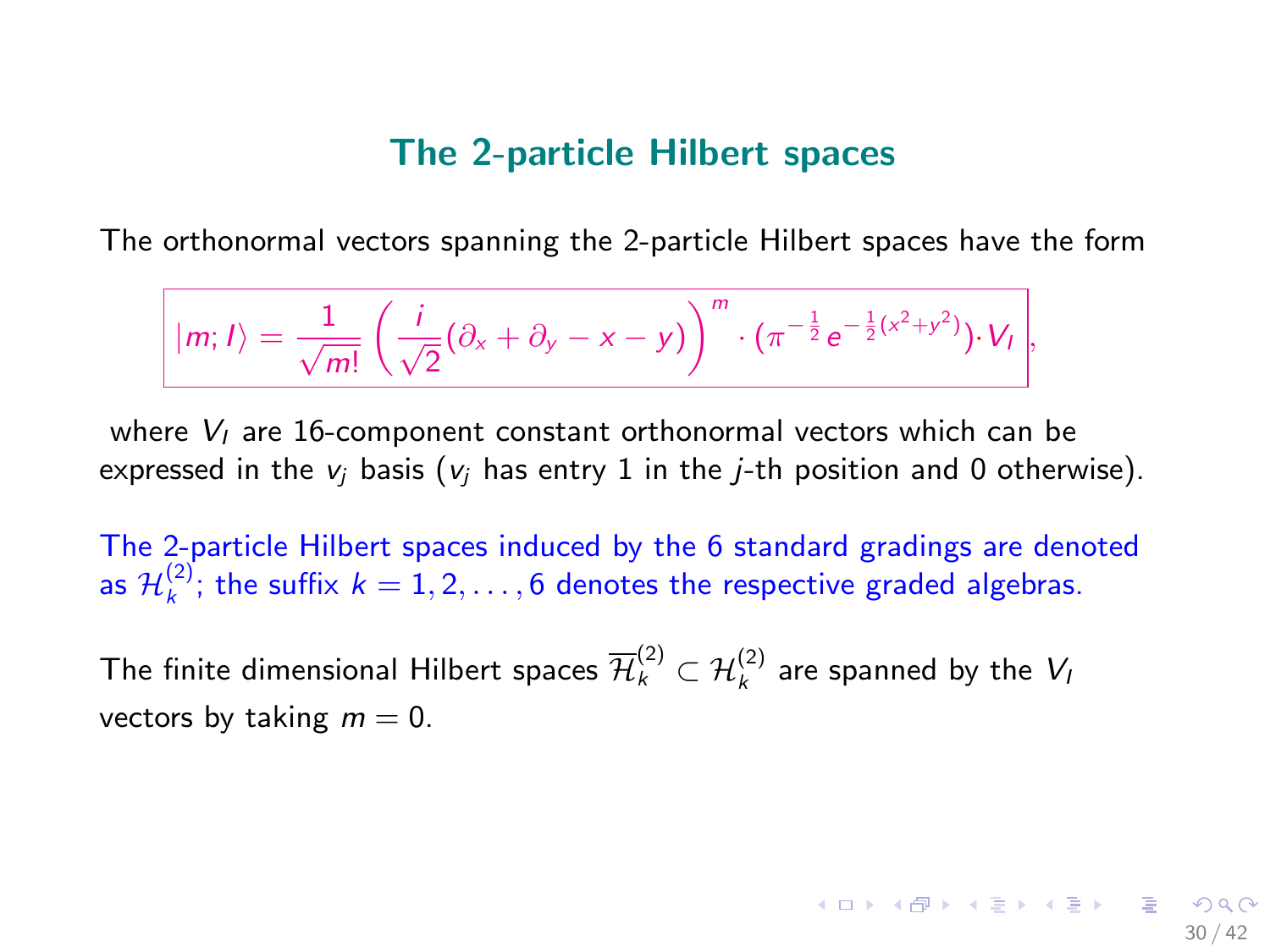|                                                | (4 0)        | (3 1) | 2 2) | (1 3) | $\mathbb{Z}_2^2$ -PF | $\mathbb{Z}_2^2$ -PB |
|------------------------------------------------|--------------|-------|------|-------|----------------------|----------------------|
| $V_1 = v_1$                                    | X            | Х     | х    | X     | Х                    | X                    |
| $V_2 = v_6$                                    | X            | X     | X    |       | X                    | X                    |
| $\overline{V_3} = v_{11}$                      | X            | X     |      |       |                      | X                    |
| $V_4 = v_{16}$                                 | X            |       |      |       |                      | X                    |
| $V_5 = \frac{1}{\sqrt{2}}(v_2 + v_5)$          | X.           | X     | X    | X     | X                    | X                    |
| $V_6 = \frac{1}{\sqrt{2}}(v_3 + v_9)$          | X            | X     | X    | X     | X                    | X                    |
| $V_7 = \frac{1}{\sqrt{2}}(v_4 + v_{13})$       | X            | X     | X    | X     | X                    | X                    |
| $V_8 = \frac{1}{\sqrt{2}}(\nu_7 + \nu_{10})$   | X            | X     | X    |       |                      |                      |
| $V_9 = \frac{1}{\sqrt{2}}(v_7 - v_{10})$       |              |       |      | X     | X                    | X                    |
| $V_{10} = \frac{1}{\sqrt{2}}(v_8 + v_{14})$    | X.           | X     | X    |       |                      |                      |
| $V_{11} = \frac{1}{\sqrt{2}} (v_8 - v_{14})$   |              |       |      | X     | X                    | X                    |
| $V_{12}=\frac{1}{\sqrt{2}}(v_{12}+v_{15})$     | $\mathsf{X}$ | X     |      |       | X                    |                      |
| $V_{13} = \frac{1}{\sqrt{2}}(v_{12} - v_{15})$ |              |       | X    | X     |                      | X                    |

Spanning vectors of the standard finite dimensional 2-particle Hilbert spaces of the  $4 \times 4$  matrix oscillator. The first four columns correspond to supermatrices: (4|0), i.e. the bosonic case,  $(3|1)$ ,  $(2|2)$ , i.e. the supersymmetric case, and  $(1|3)$ . The last two columns present the  $\mathbb{Z}_2 \times \mathbb{Z}_2$ -Hilbert spaces for parafermions  $(\mathbb{Z}_2^2$ -PF) and parabosons  $(\mathbb{Z}_2^2$ -PB). The "X" denotes the presence of the vector.

The absence, in certain cases, of the vectors  $V_2$ ,  $V_3$ ,  $V_4$ . It is a consequence of the

Pauli exclusion principle for (para)fermions.

K ロ ▶ K @ ▶ K 할 ▶ K 할 ▶ 이 할 → 9 Q Q → 31 / 42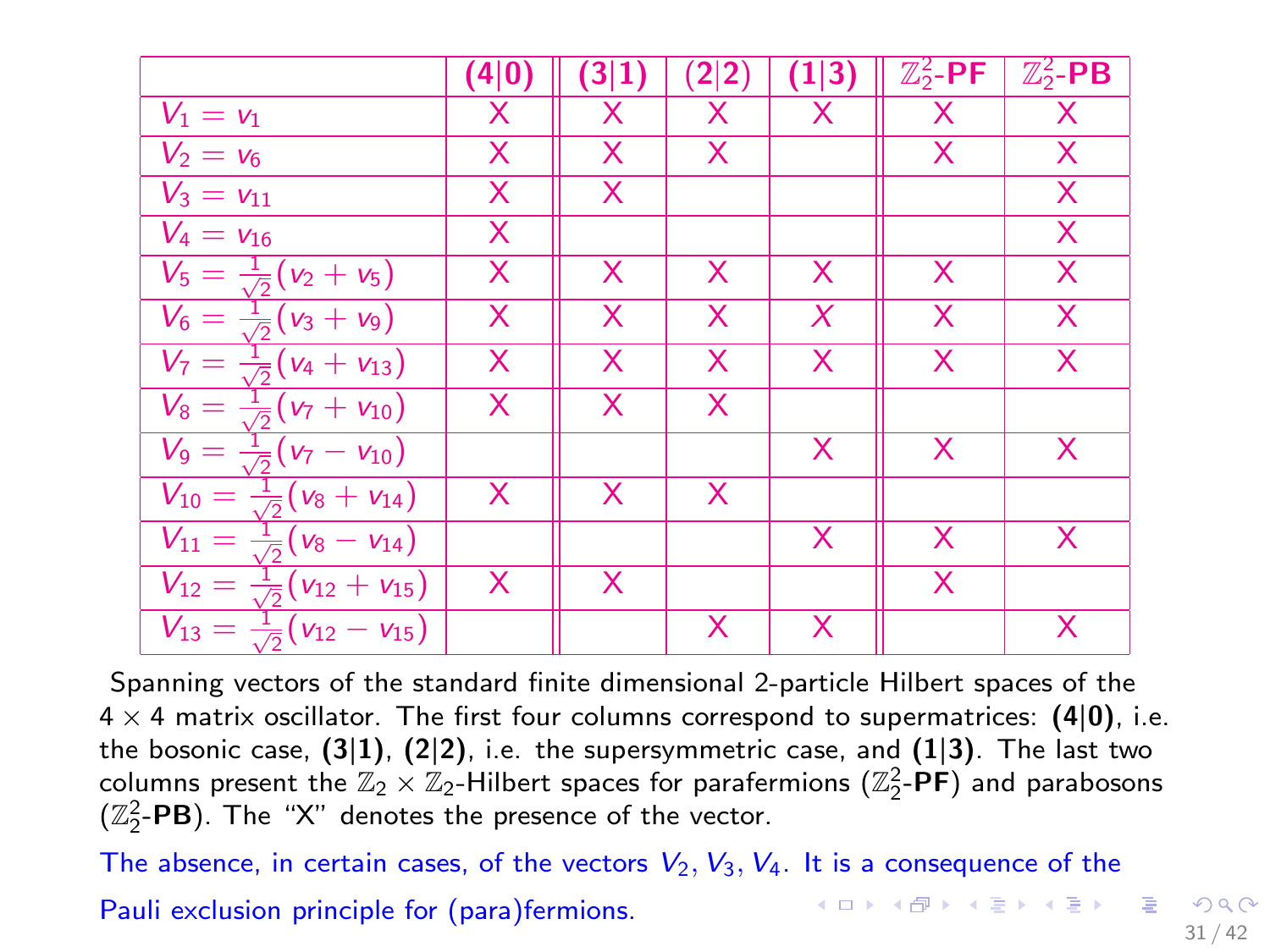## Degeneracy of the energy levels

The degeneracy of a energy level depends on the given quantization. The results are summarized in the table below which presents the nine cases (1 to 6 corresponding to the standard decompositions, 7, 8 and 9 to the non-standard ones). For any given quantization the degeneracy of its energy levels  $n = 2, 3, 4, \ldots$  is the same:

|                                                      | $E=0$ | $E=1$ | $E = n \geq 2$ |
|------------------------------------------------------|-------|-------|----------------|
| $1^* - (4 0)$                                        | 3     |       | 10             |
| $2 - (3 1)$                                          | 3     |       | 9              |
| $3^{\dagger}$ (2 2)                                  | 3     |       | 8              |
| $4 - (1 3)$                                          | 2     | 6     |                |
| $5^{\dagger}$ - $\mathbb{Z}_2^2$ -PF                 | 3     |       | 8              |
| $6^* - \mathbb{Z}_2^2 - PB$                          | 3     |       | 10             |
| $7 - (3 1)_{ns}$                                     | 2     | 6     | 9              |
| $8^{\frac{1}{4}} - (2 2)_{ns}$                       | 2     | 6     | 8              |
| $\overline{9^{\ddagger} - \mathbb{Z}_2^2 - PF_{ns}}$ | 2     | 6     | 8              |

The inequivalence of the quantizations 1 versus 6, 3 versus 5 and 8 versus 9 cannot be read from this table; it requires a subtler analysis of other observables. **KORK EXTERNS AND KOOK**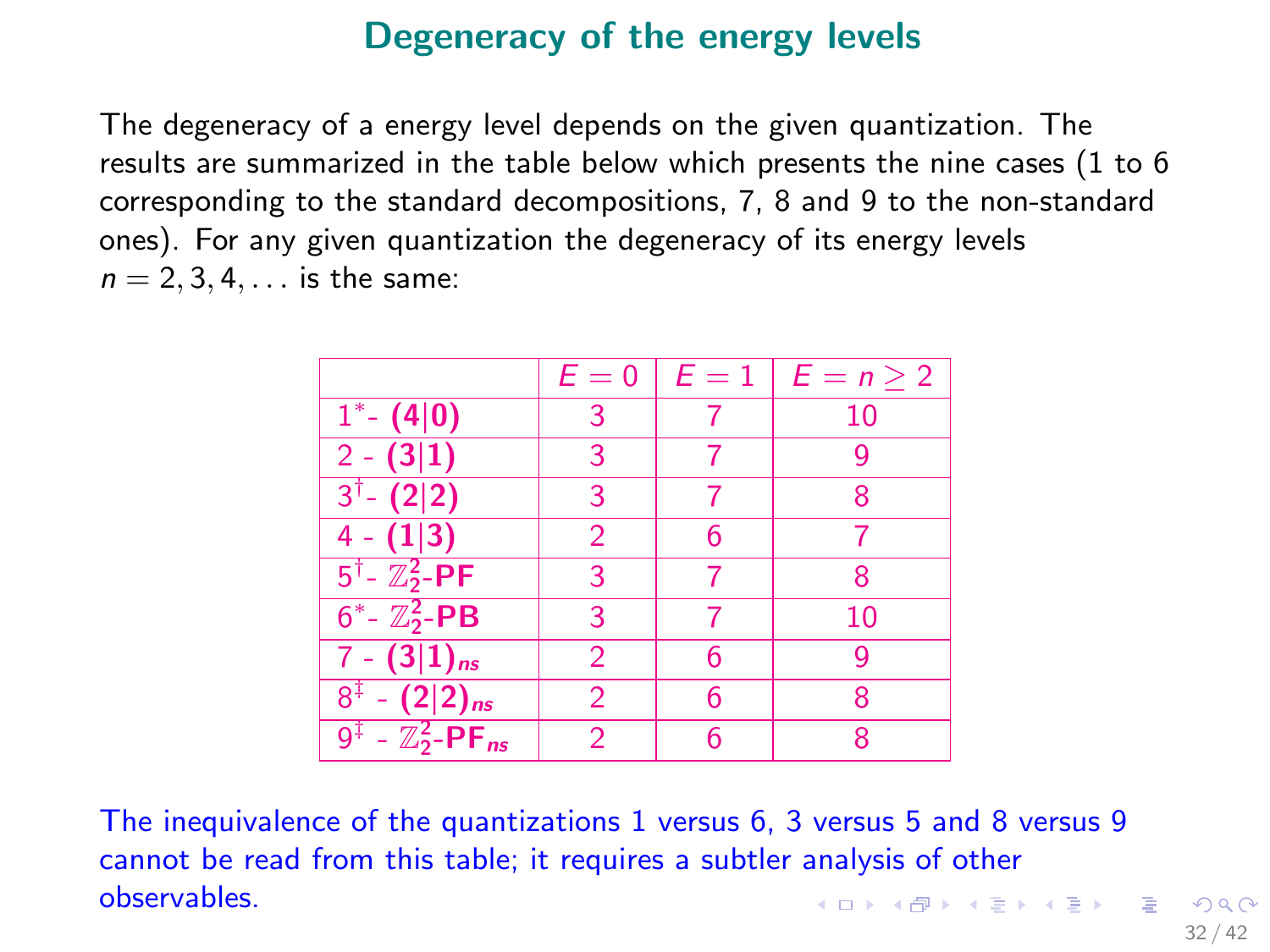## Discriminating 2-particle observables: how to discriminate  $\mathbb{Z}_2 \times \mathbb{Z}_2$ -parabosons from bosons

The 2-particle observables discriminating parabosons from bosons should satisfy the following requirements:

 $i)$  they should apply to both bosonic and parabosonic Hilbert spaces,

 $ii)$  they should be hermitian and

iii) they should belong to the 00-graded sector of the parabosonic theory in order to have real (00-graded) eigenvalues.

The following set of 2-particle observables, constructed in terms of the exchange operators  $X_{11}, X_{10}, X_{01}$ , satisfy the above three criteria:

 $X_s = X_{10} \otimes X_{10}, \quad X_t = X_{01} \otimes X_{01}, \quad X_u = X_{11} \otimes X_{11}, \quad X_s = X_s + X_t + X_u.$ 

Under the  $S_3$  permutations which interchange the parabosonic sectors 11, 10, 01, the operators  $X_s$ ,  $X_t$  are mapped into  $X_u$ , while  $X_*$  is  $S_3$ -invariant. Without loss of generality we can therefore consider the two operators  $X_u, X_*$ .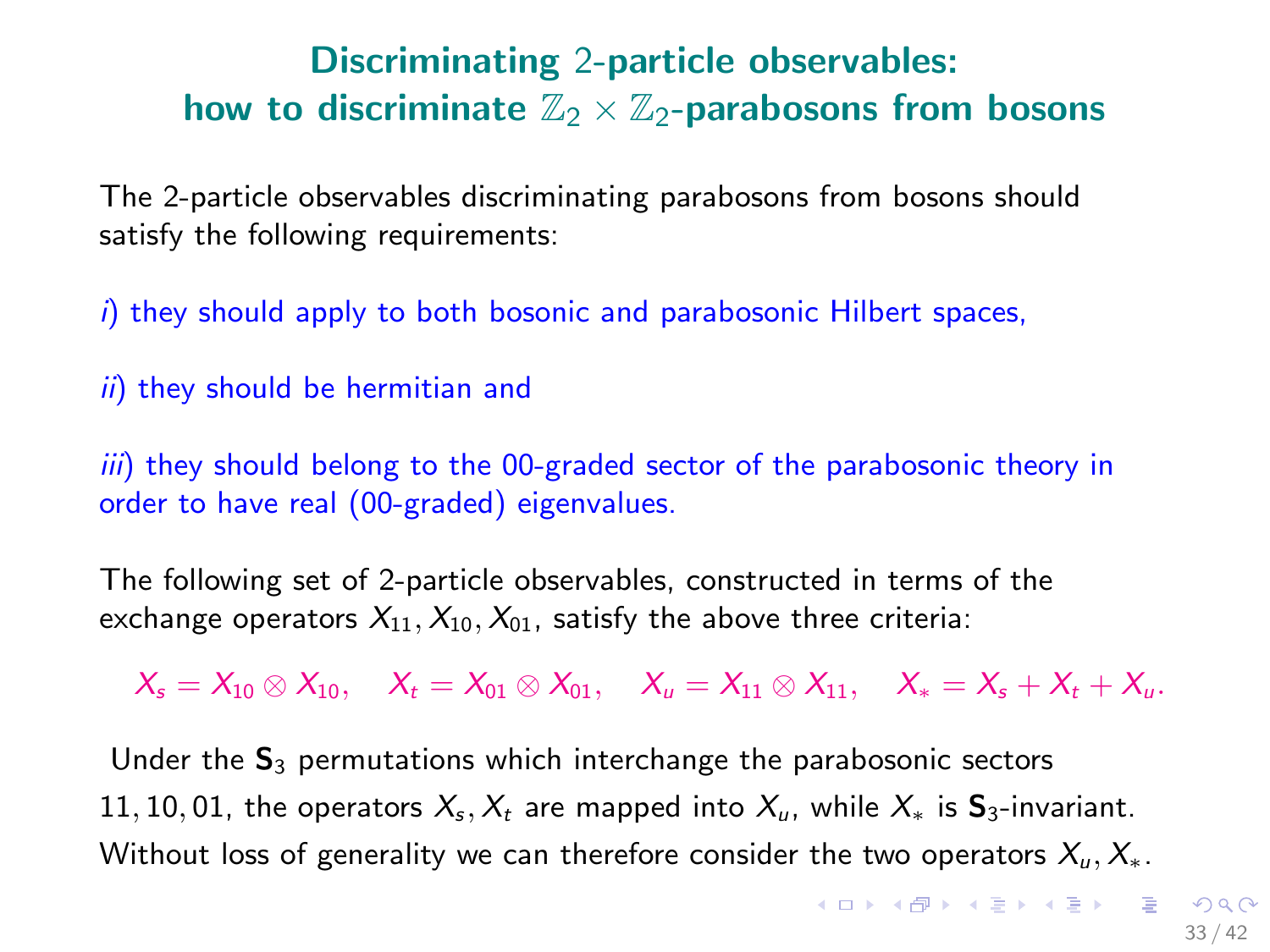In order to make easier the comparison of the bosonic versus parabosonic Hilbert spaces it is convenient to rename the respective vectors. They will be expressed in terms of a sign  $\varepsilon$  ( $\varepsilon = +1$  for bosons,  $\varepsilon = -1$  for parabosons).

The  $\varepsilon$  sign encodes the property that the bosonic wave functions are totally symmetric, while the parabosonic wave functions have mixed symmetry:

$$
U_{00,A} = v_1,
$$
\n
$$
U_{00,B} = v_6,
$$
\n
$$
U_{11} = \frac{1}{\sqrt{2}}(v_2 + v_5),
$$
\n
$$
U_{00,C} = v_{11},
$$
\n
$$
U_{10} = \frac{1}{\sqrt{2}}(v_3 + v_9),
$$
\n
$$
U_{11,c} = \frac{1}{\sqrt{2}}(v_{12} + \varepsilon v_{15}),
$$
\n
$$
W_{11,c} = \frac{1}{\sqrt{2}}(v_{12} + \varepsilon v_{15}),
$$
\n
$$
W_{10,c} = \frac{1}{\sqrt{2}}(v_8 + \varepsilon v_{14}),
$$
\n
$$
W_{01,c} = \frac{1}{\sqrt{2}}(v_7 + \varepsilon v_{10}).
$$

The suffix denotes the  $\mathbb{Z}_2 \times \mathbb{Z}_2$ -grading of the vector in the parabosonic case.

34 / 42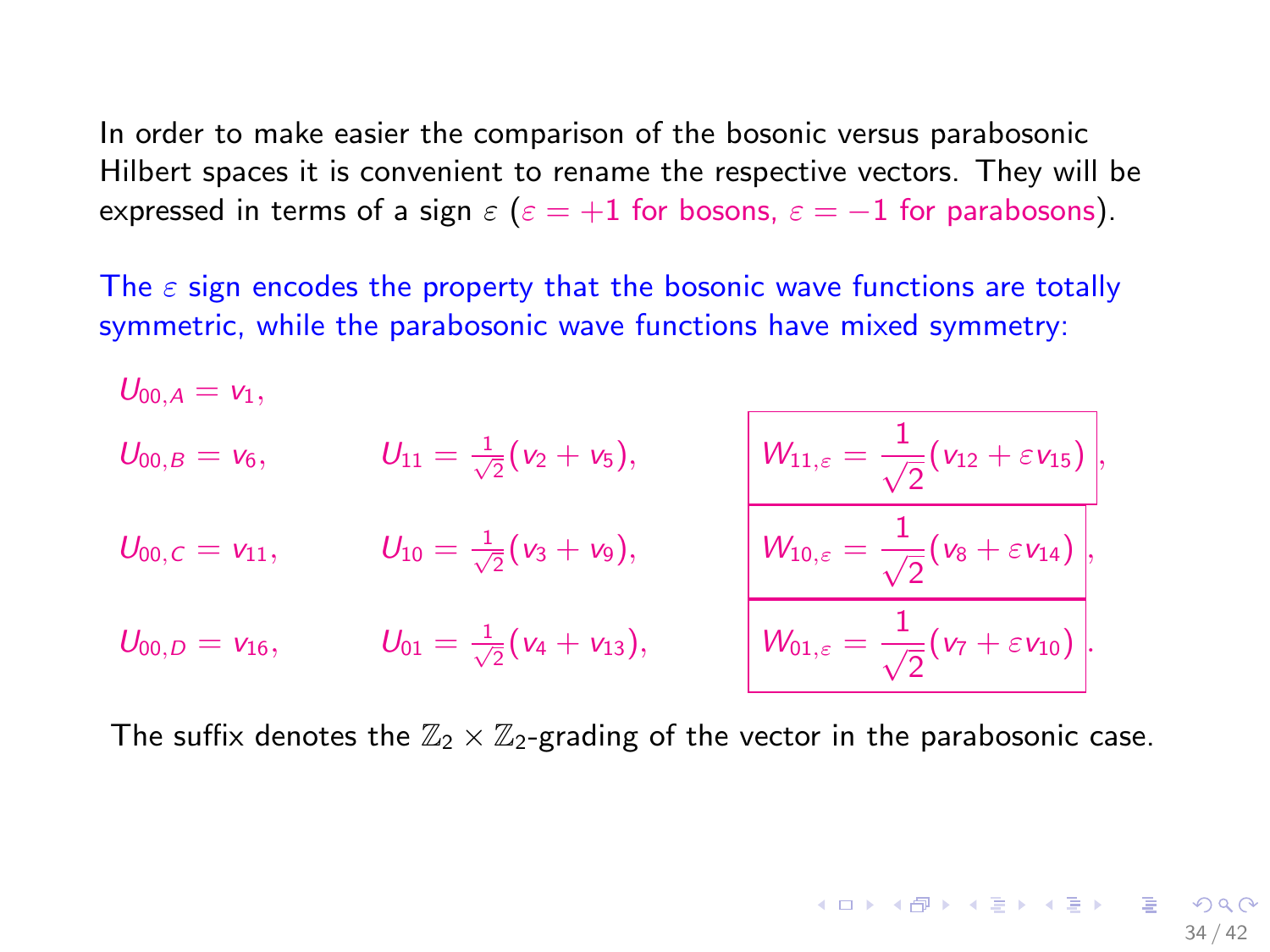The difference between the two Hilbert spaces should be spotted by measuring the subspaces spanned by  $W_{11,\varepsilon}$ ,  $W_{10,\varepsilon}$ ,  $W_{01,\varepsilon}$  and should appear as  $\varepsilon$ -dependent eigenvalues.

The eigenvectors of  $X_u$  with nonvanishing eigenvalues are  $U_{\pm}$  and  $W_{11,\epsilon}$ :

 $X_u U_{\pm} = \pm U_{\pm}$  for  $U_{\pm} = U_{00,C} \pm U_{00,D}$ ,  $X_u W_{11,\epsilon} = \epsilon W_{11,\epsilon}$ .

The eigenvectors of  $X_*$  with their respective nonvanishing eigenvalues are

 $X_*(U_{00,B} - U_{00,C}) = - (U_{00,B} - U_{00,C}), \qquad |X_*W_{11,\varepsilon}| = \varepsilon W_{11,\varepsilon}$  $X_*(U_{00,C} - U_{00,D}) = - (U_{00,C} - U_{00,D}), \qquad X_*W_{10,\varepsilon} = \varepsilon W_{10,\varepsilon}$  $X_*(U_{00,D} - U_{00,B}) = - (U_{00,D} - U_{00,B}), \qquad | X_* W_{01,\varepsilon} = \varepsilon W_{01,\varepsilon}$ 

The presence of the  $\varepsilon$  eigenvalues proves that, by performing  $X_u, X_u$ measurements, one can determine whether a system under consideration is composed by ordinary bosons or by  $\mathbb{Z}_2 \times \mathbb{Z}_2$ -graded parabosons.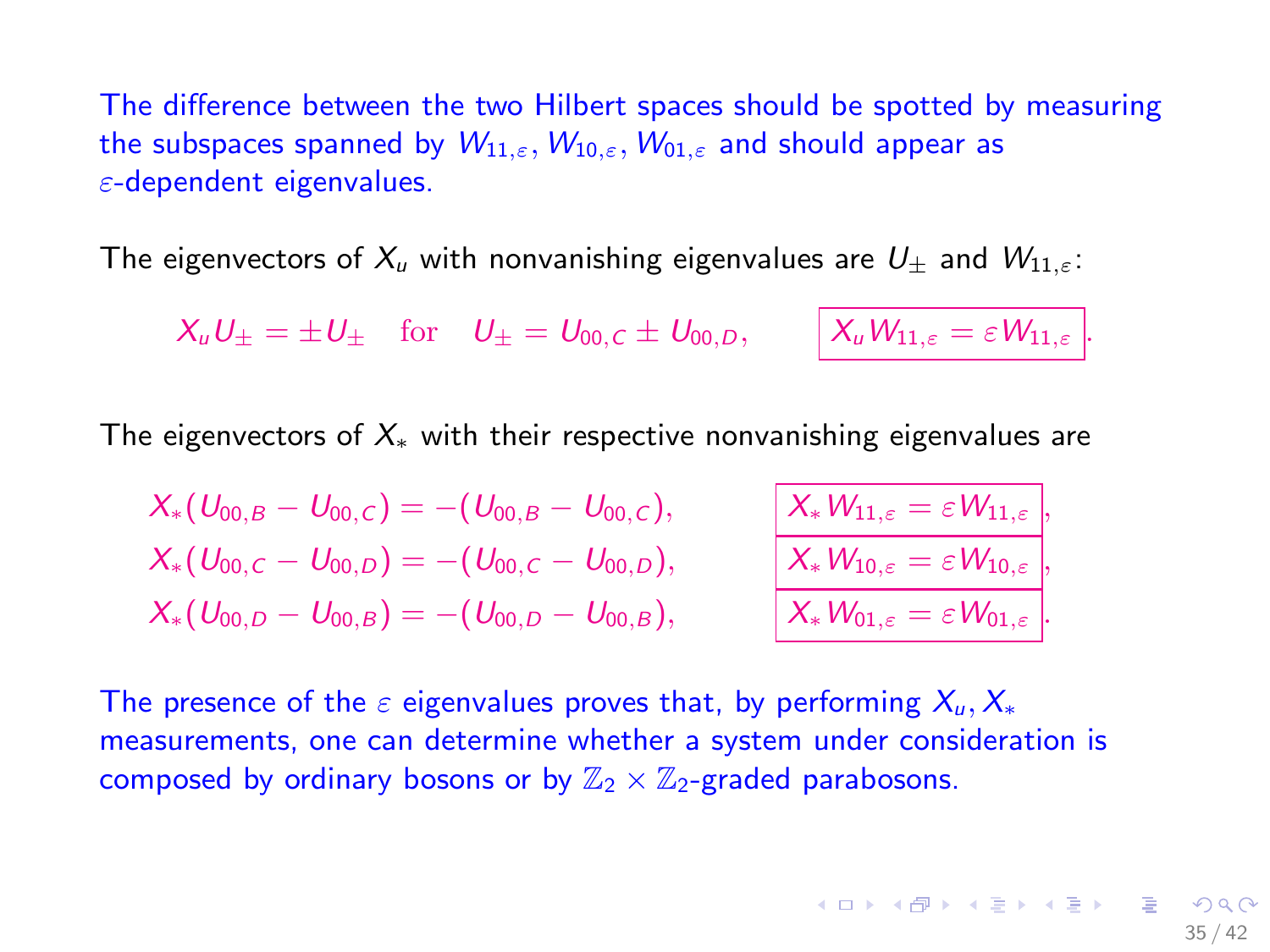## **Comment**

Besides the observables discriminating bosons versus  $\mathbb{Z}_2 \times \mathbb{Z}_2$ -parabosons, an analogous construction produces:

observables discriminating the standard supersymmetric versus the standard  $\mathbb{Z}_2 \times \mathbb{Z}_2$ -parafermionic quantization (cases 3 versus 5) and

observables discriminating the nonstandard supersymmetric versus the nonstandard  $\mathbb{Z}_2 \times \mathbb{Z}_2$ -parafermionic quantization (cases 8 versus 9).

## $\Rightarrow$  9 inequivalent quantizations are obtained from gradings.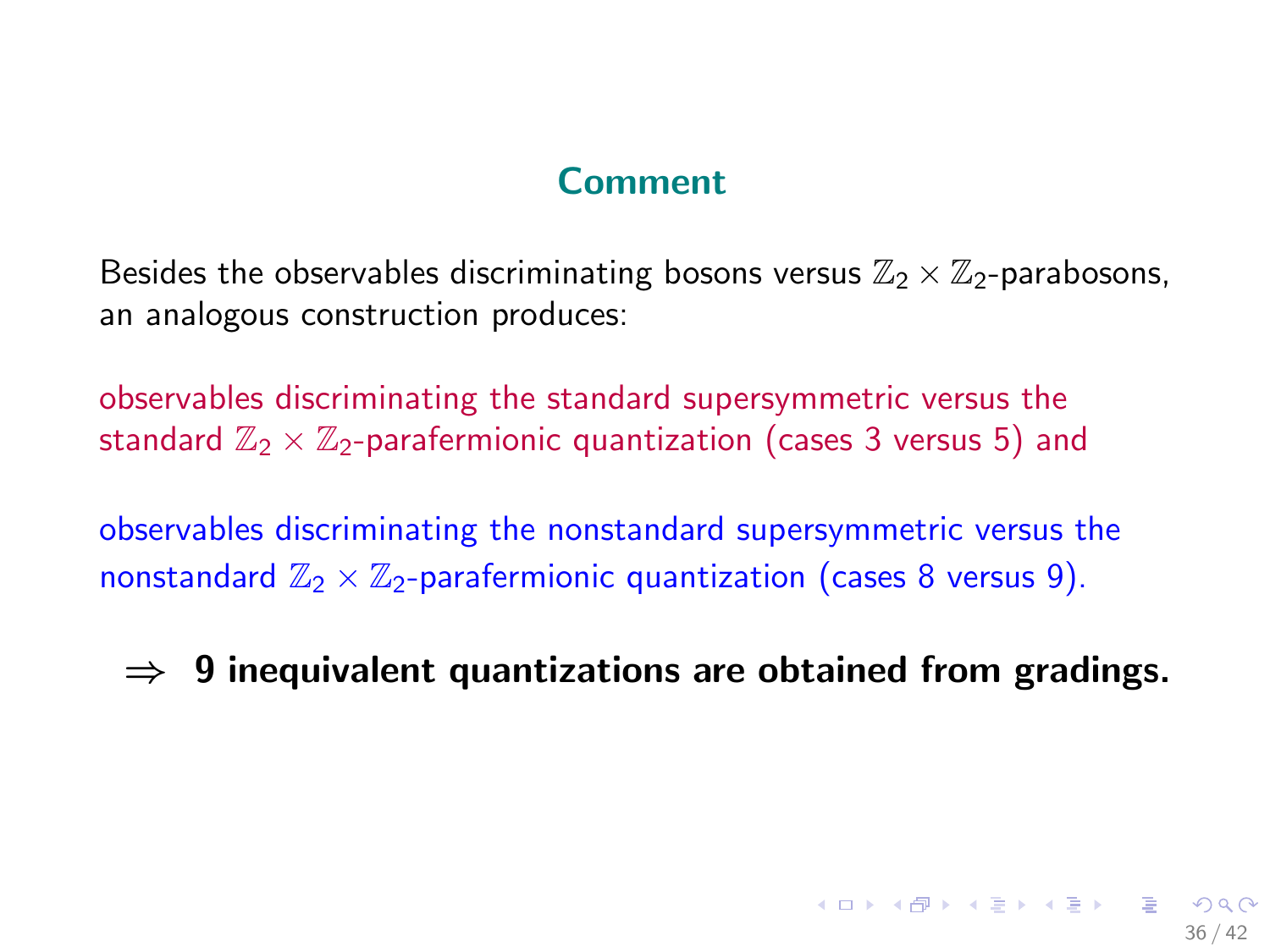# Conclusions

<span id="page-36-0"></span>Paraparticles recovered from Rittenberg-Wyler 2-bit physics are theoretically observable.

Question: where can we expect to find them?

Different possibilities:

• Fundamental physics (relativistic QFTs, effects of quantum gravity at Planck scale, dark matter, . . .),

• Laboratory physics as emergent structures (collective modes) in condensed matter,

• Direct construction either via lego (metamaterials) or by manipulating qubits.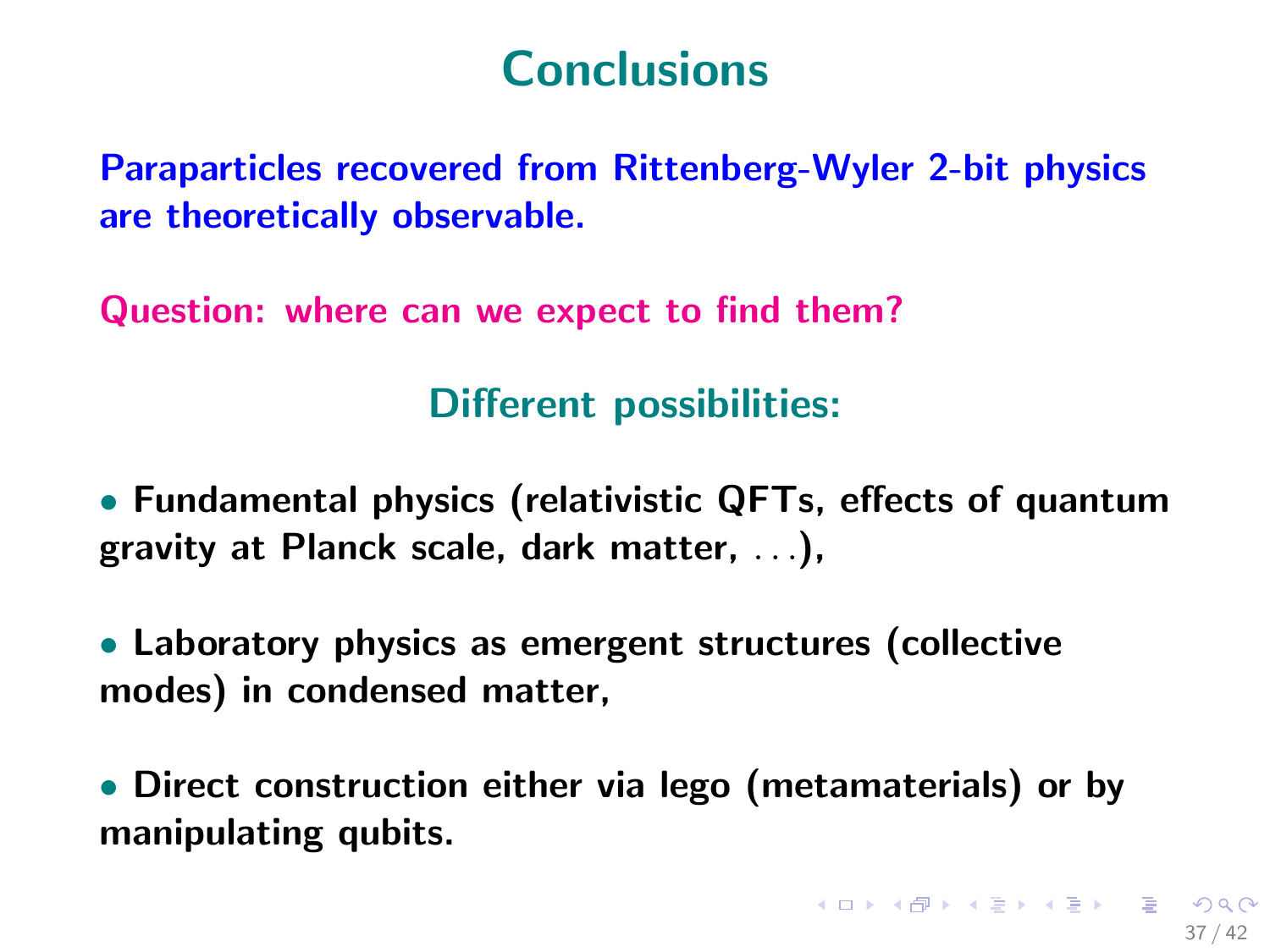# Some References:

#### <span id="page-37-0"></span>The original papers on color (super)algebras:

- V. Rittenberg and D. Wyler, Generalized Superalgebras, Nucl. Phys. B 139, 189 (1978).
- 螶

Ŧ

- V. Rittenberg and D. Wyler, Sequences of  $Z_2 \otimes Z_2$  graded Lie algebras and superalgebras, J. Math. Phys. 19, 2193 (1978).
- M. Scheunert, Generalized Lie algebras, J. Math. Phys. 20, 712 (1979).

#### $\mathbb{Z}_2 \times \mathbb{Z}_2$ -graded classical mechanics:

- N. Aizawa, Z. Kuznetsova and F. Toppan,  $\mathbb{Z}_2 \times \mathbb{Z}_2$ -graded mechanics: the classical theory, Eur. J. Phys. C 80, 668 (2020); arXiv:2003.06470[hep-th].
- 量

A. J. Bruce,  $\mathbb{Z}_2 \times \mathbb{Z}_2$ -graded supersymmetry: 2-d sigma models, J. Phys. A: Math. Theor. 53, 455201 (2020); arXiv:2006.08169[math-ph].

#### $\mathbb{Z}_2 \times \mathbb{Z}_2$ -graded quantum mechanics:

- A. J. Bruce and S. Duplij, Double-graded supersymmetric quantum mechanics, J. Math. Phys. 61, 063503 (2020); arXiv:1904.06975 [math-ph].
- 螶

N. Aizawa, Z. Kuznetsova and F. Toppan,  $\mathbb{Z}_2 \times \mathbb{Z}_2$ -graded mechanics: the quantization, Nucl. Phys. B 967, 115426 (2021); ar[Xiv](#page-36-0):[20](#page-38-0)[0](#page-36-0)[5.1](#page-37-0)[0](#page-38-0)[759](#page-0-0)[\[he](#page-41-0)[p-t](#page-0-0)[h\].](#page-41-0) K ロ ▶ K @ ▶ K 경 ▶ K 경 ▶ X 경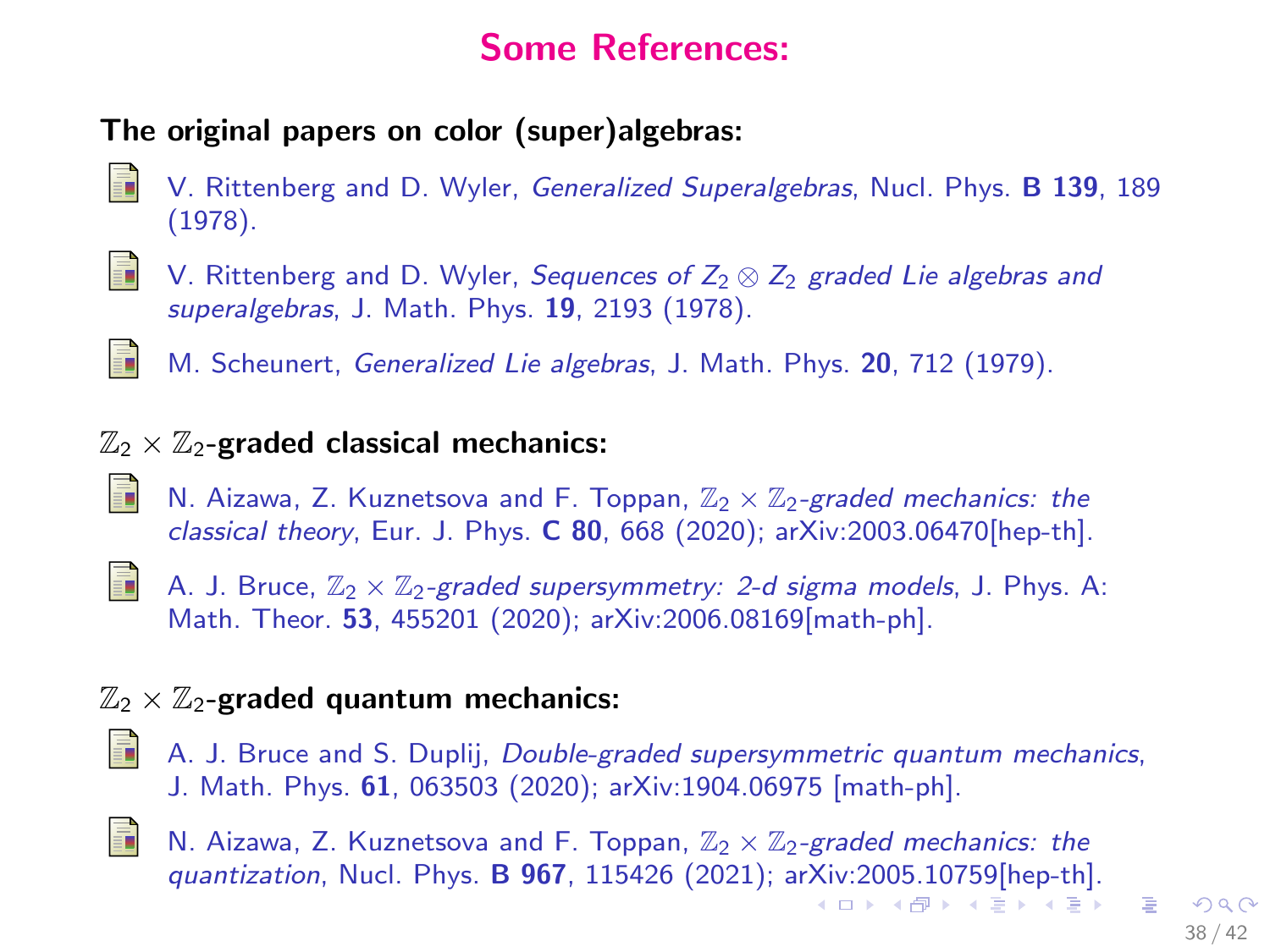#### <span id="page-38-0"></span>Parastatistics from trilinear relations:



H. S. Green, A Generalized Method of Field Quantization, Phys. Rev. 90, 270 (1953).



O. W. Greenberg and A. M. L. Messiah, Selection Rules for Parafields and the Absence of Para Particles in Nature, Phys. Rev. 138, B 1155 (1965).

#### Trilinear relations from graded Jacobi identities:

- 螶
- A. Ch. Ganchev and T. D. Palev, "A Lie superalgebraic interpretation of the para-Bose statistics", J. Math. Phys. 21, 797 (1980).
- E.

T. D. Palev, "Para-Bose and Para-Fermi operators as generators of orthosymplectic Lie superalgebras", J. Math. Phys. 23, 1100 (1982).

## Braided Hopf algebras and tensor products:

晶

S. Majid, Foundations of Quantum Group Theory, Cambridge University Press, Cambridge (1995).

#### Connection between trilinear relations and Hopf algebras:

冨

B. Aneva and T. Popov, Hopf Structure and Green Ansatz of Deformed Parastatistics Algebras, J. Phys A: Math. Gen. 38, 6473 (2005); arXiv:math-ph/0412016.



K. Kanakoglou and C. Daskaloyannis, Parabosons quotients. A braided look at Green's ansatz and a generalization, J. Math. Phys. [48](#page-37-0), [1](#page-39-0)[1](#page-37-0)[351](#page-38-0)[6](#page-39-0) [\(2](#page-0-0)[007](#page-41-0)[\);](#page-0-0)  $\equiv$  $299$ arXiv:0901.04320[math-ph]. 39 / 42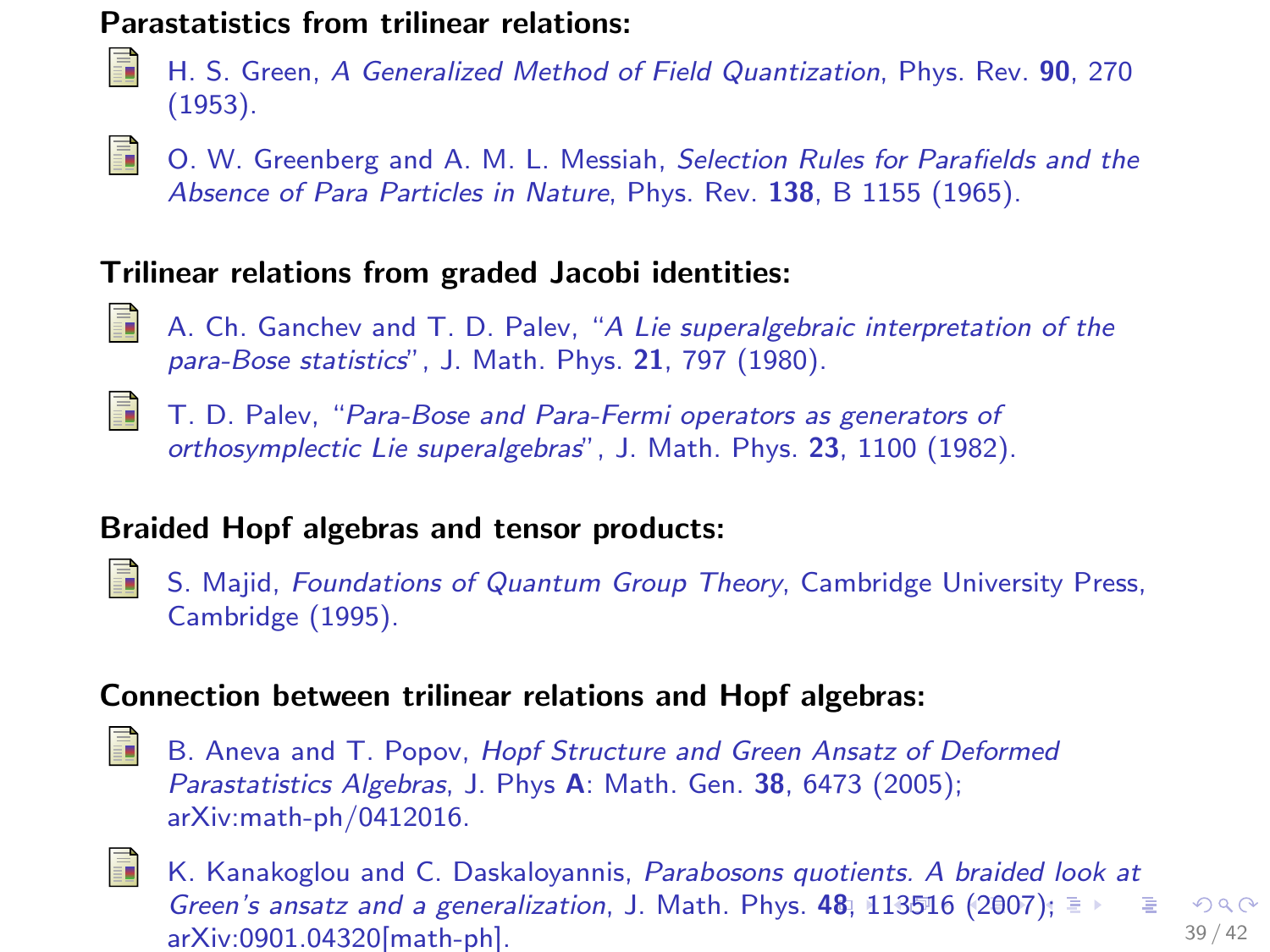#### <span id="page-39-0"></span> $\mathbb{Z}_2 \times \mathbb{Z}_2$ -parastatistics from trilinear relations:

- 
- W. Yang and S. Jing, A new kind of graded Lie algebra and parastatistical supersymmetry, Science in China Series A: Math. 44, 1167 (2001); arXiv:math-ph/0212004.
- 晶

S. Jing, W. Yang and P. Li, Graded Lie Algebra Generating of Parastatistical Algebraic Relations, Comm. in Theor. Phys. 36, 647 (2001); arXiv:math-ph/0212009.

晶

晶

V. N. Tolstoy, Once more on parastatistics, Phys. Part. Nucl. Lett. 11, 933 (2014); arXiv:1610.01628[math-ph].

N. I. Stoilova and J. Van der Jeugt, The  $\mathbb{Z}_2 \times \mathbb{Z}_2$ -graded Lie superalgebra  $pso(2m + 1|2n)$  and new parastatistics representations, J. Phys. A: Math. Theor. 51, 135201 (2018); arXiv:1711.02136[math-ph].

#### $\mathbb{Z}_2 \times \mathbb{Z}_2$ -parastatistics from braided Hopf algebras:

- K. Kanakoglou and C. Daskaloyannis, Mixed Paraparticles, Colors, Braidings and a new class of Realizations for Lie superalgebras, arXiv:0912.1070[math-ph].
	- K. Kanakoglou, Gradings, Braidings, Representations, Paraparticles: Some Open Problems, Axioms 1, 74 (2012); arXiv:1210.2348[math-ph].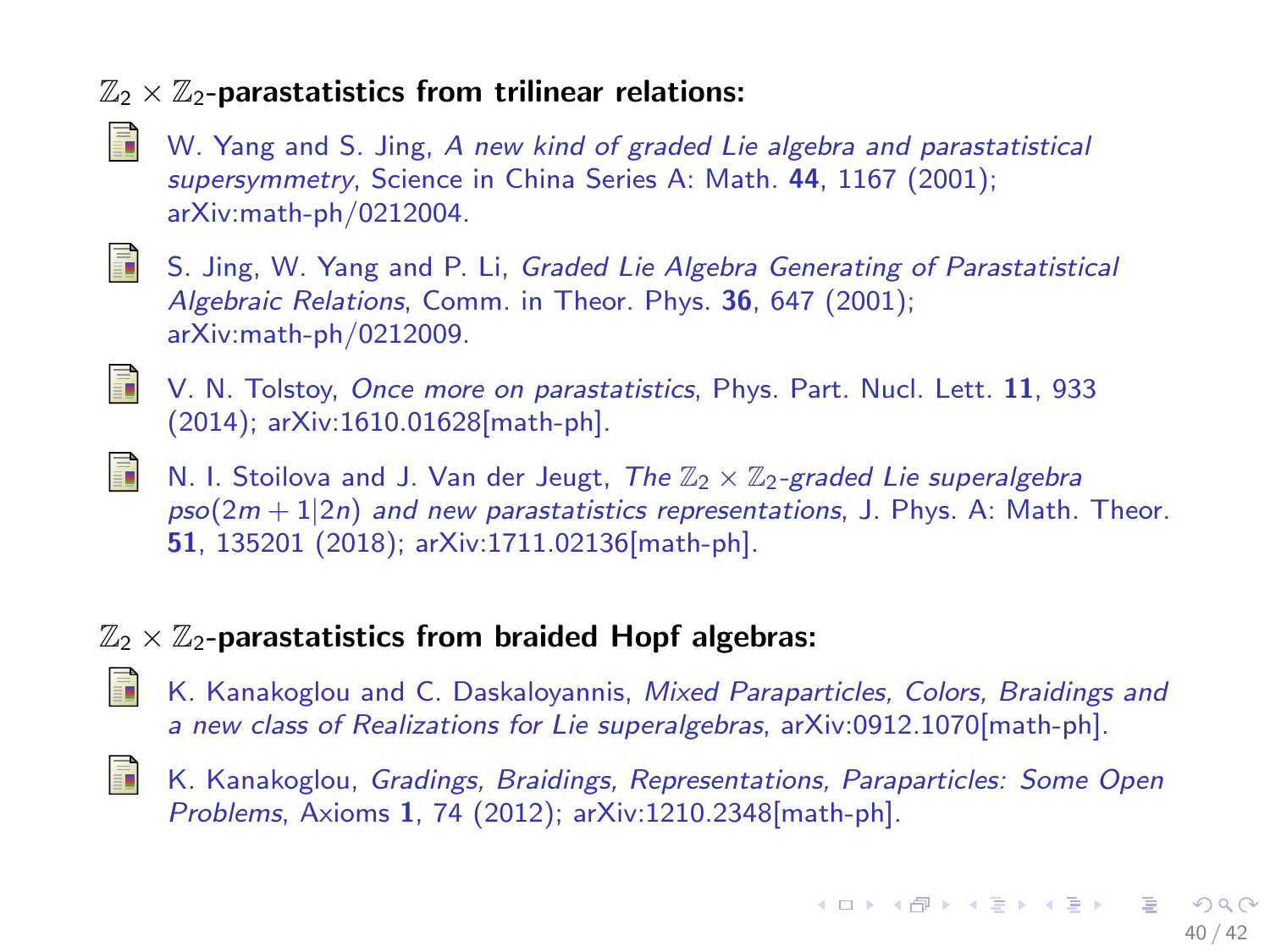#### Detectability of  $\mathbb{Z}_2 \times \mathbb{Z}_2$ -graded parastatistics:

**F.** Toppan,  $\mathbb{Z}_2 \times \mathbb{Z}_2$ -parastatistics in multiparticle quantum Hamiltonians, J. Phys. A: Math. Theor. 54, 115203 (2021); arXiv:2008.11554[hep-th].

#### $\mathbb{Z}_2 \times \mathbb{Z}_2$ -graded parabosons:

**Z.** Kuznetsova and F. Toppan, Classification of minimal  $\mathbb{Z}_2 \times \mathbb{Z}_2$ -Lie (super)algebras and some applications, J. Math. Phys. 62, 063512 (2021); arXiv:2103.04385[math-ph].

#### Inequivalent multiparticle quantizations from gradings:

 $\blacksquare$  F. Toppan, Inequivalent quantizations from gradings and  $\mathbb{Z}_2 \times \mathbb{Z}_2$ -parabosons, J. Phys. A: Math. Theor. **54**, 355202 (2021); arXiv:2104.09692[hep-th].